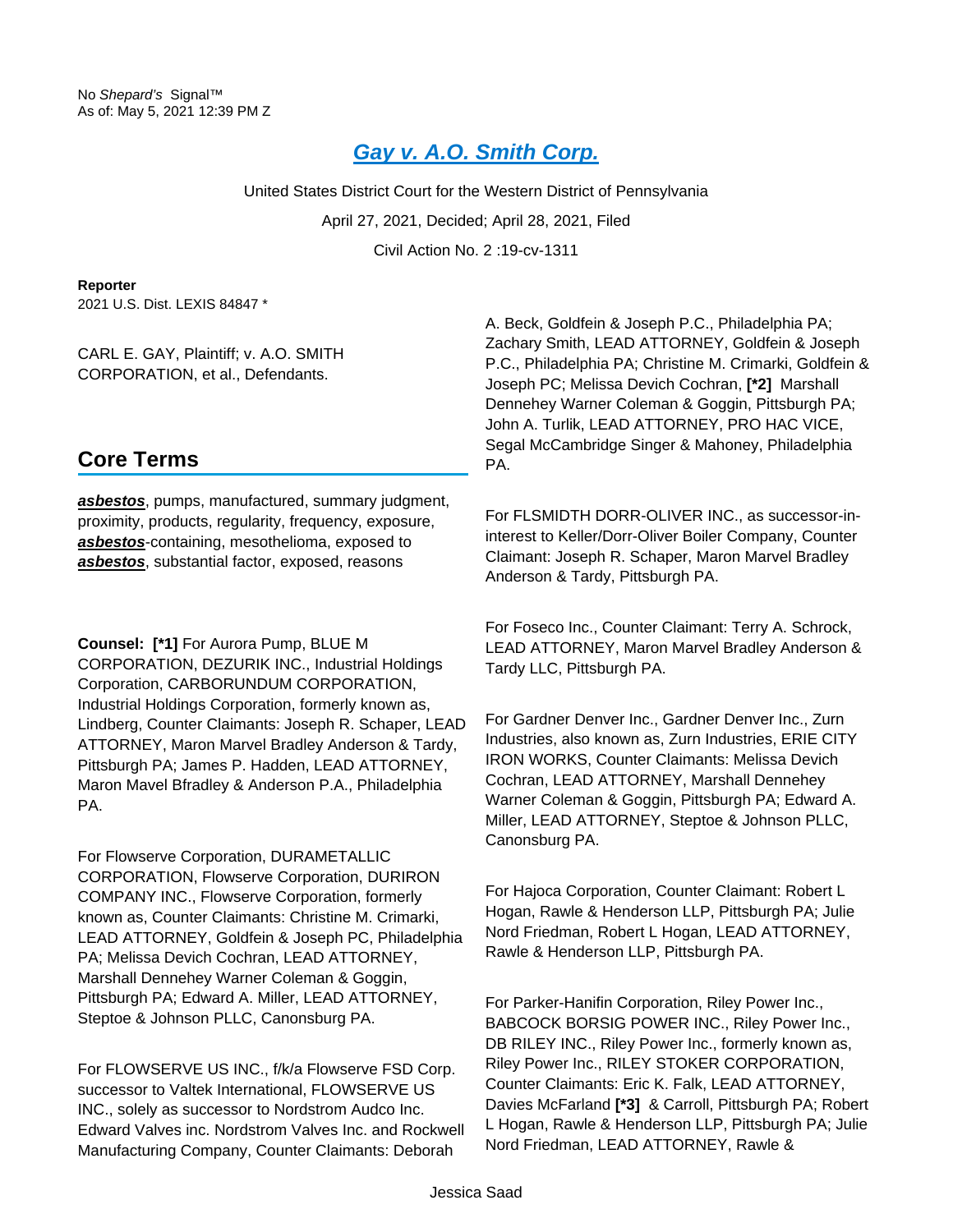Henderson LLP, Pittsburgh PA.

For The Goodyear Tire & Rubber Company, Counter Claimant: John C. McMeekin II, LEAD ATTORNEY, Rawle & Henderson LLP, Philadelphia PA; Robert L Hogan, Rawle & Henderson LLP, Pittsburgh PA; Julie Nord Friedman, LEAD ATTORNEY, Rawle & Henderson LLP, Pittsburgh PA.

For Velan Valve Corporation, Counter Claimant: Joseph R. Schaper, LEAD ATTORNEY, Maron Marvel Bradley Anderson & Tardy, Pittsburgh PA.

For Alfa Laval Inc., Counter Defendant: Katherine A. Lowery, LEAD ATTORNEY, Kelley Jasons McGowan Spinelli Hanna & Reber LLP, Pittsburgh PA; James Murray Leety, LEAD ATTORNEY, Lewis Brisbois Bisgaard & Smith, Pittsburgh PA; Matthew J. Doz, LEAD ATTORNEY, Swartz Campbell LLC, Pittsburgh PA; Christopher S. Arnold, LEAD ATTORNEY, Pittsburgh PA.

For Allied Glove Corporation, Counter Defendant: Joseph D. Silvaggio, Willman & Arnold, Pittsburgh PA; Concetta A. Silvaggio, Ronald J. Richert, LEAD ATTORNEYS, Willman & Silvaggio, Pittsburgh PA; Edward O'Connell, Glenn A. Huetter Jr., Willman & Silvaggio LLP, Pittsburgh PA.

For Ametek Inc., Counter Defendant: **[\*4]** David Emil Lamm, Paul K. Vey, LEAD ATTORNEYS, Pietragallo Gordon Alfano Bosick & Raspanti LLP, Pittsburgh PA.

For Aurora Pump, Lindberg, BLUE M CORPORATION, DEZURIK INC., Counter Defendants: Joseph R. Schaper, LEAD ATTORNEY, Maron Marvel Bradley Anderson & Tardy, Pittsburgh PA; James P. Hadden, LEAD ATTORNEY, Maron Mavel Bfradley & Anderson P.A., Philadelphia PA.

For Baker Hughes, a GE Company LLC, Counter Defendant: Philip P. Keating, LEAD ATTORNEY, Steptoe & Johnson PLLC, Canonsburg PA.

For Beazer East Inc, in its own right and as successor to Koppers Co. Inc. and other related companies including Thiem Corporation Beazer USA Inc. and Beazer PLC, Counter Defendant: Mark A. Fiorilli, Robert R. Leight,

LEAD ATTORNEYS, Spilman Thomas & Battle PLLC, Pittsburgh PA.

For BW/IP INC., Counter Defendant: John A. Turlik, LEAD ATTORNEY, PRO HAC VICE, Segal McCambridge Singer & Mahoney, Philadelphia PA.

For Carver Pump Company, Counter Defendant: Katherine A. Lowery, LEAD ATTORNEY, Kelley Jasons McGowan Spinelli Hanna & Reber LLP, Pittsburgh PA; James Murray Leety, LEAD ATTORNEY, Lewis Brisbois Bisgaard & Smith, Pittsburgh PA; Christopher S. Arnold, LEAD ATTORNEY, Pittsburgh PA.

For Certainteed Corporation, **[\*5]** Counter Defendant: Jennifer E. Watson, LEAD ATTORNEY, Wilbraham Lawler & Buba, Pittsburgh PA.

For Chicago Bridge & Iron Company, Counter Defendant: Bryan S. Neft, LEAD ATTORNEY, Spilman Thomas & Battle PLLC, Pittsburgh PA.

For Clark Reliance Corporation, and its division Jerguson Gage and Valve, Electrolux Home Products Inc., WCI OUTDOOR PRODUCTS INC., Electrolux Home Products Inc., formerly known as, Counter Defendants: Max T. Busatto, LEAD ATTORNEY, Vincent Scaglione Jr., LEAD ATTORNEY, Dickie McCamey & Chilcote, Pittsburgh PA.

For Dravo Corporation, Counter Defendant: John W. Bruni, LEAD ATTORNEY, Litchfield Cavo, Pittsburgh PA; Michael J. Sechler, LEAD ATTORNEY, Litchfield Cavo LLP, Pittsburgh PA; Hilary C. Bonenberger, LEAD ATTORNEY, Swartz Campbell, Pittsburgh PA.

For Eaton Corporation, as successor-in-interest to Cutler Hammer Inc. n/k/a Eaton Electrical Inc., Counter Defendant: Danielle M. Vugrinovich, Erin Margolin, Marshall Dennehey Warner Coleman & Goggin, Pittsburgh PA; Erin Margolin, LEAD ATTORNEY, Patrick Reilly, LEAD ATTORNEY, Marshall Dennehey Warner Coleman & Goggin, Pittsburgh PA.

For Firstenergy Corp., Counter Defendant: K. James Sullivan, Calfee Halter & Griswold LLP, **[\*6]** Cleveland OH; Tracy S. Johnson, LEAD ATTORNEY, Calfee Halter & Griswold LLP, Cleveland OH.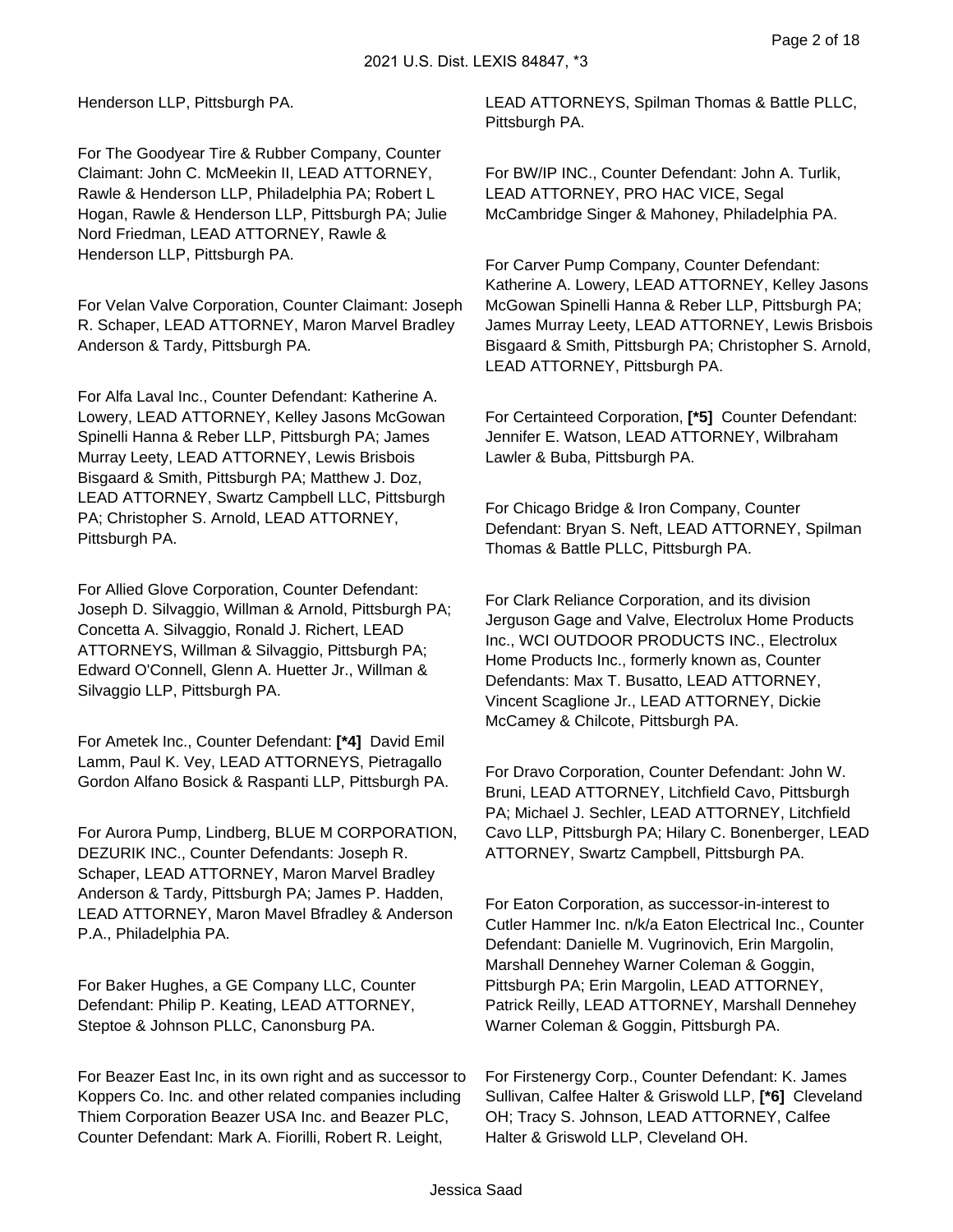For Flowserve Corporation, DURAMETALLIC CORPORATION, Flowserve Corporation, DURIRON COMPANY INC., Flowserve Corporation, formerly known as,, Counter Defendants: Christine M. Crimarki, LEAD ATTORNEY, Goldfein & Joseph PC, Philadelphia PA; Melissa Devich Cochran, LEAD ATTORNEY, Marshall Dennehey Warner Coleman & Goggin, Pittsburgh PA; Edward A. Miller, LEAD ATTORNEY, Steptoe & Johnson PLLC, Canonsburg PA.

For FLOWSERVE US INC., f/k/a Flowserve FSD Corp. successor to Valtek International, FLOWSERVE US INC., solely as successor to Nordstrom Audco Inc. Edward Valves inc. Nordstrom Valves Inc. and Rockwell Manufacturing Company, Counter Defendants: Deborah A. Beck, Goldfein & Joseph P.C., Philadelphia PA; Zachary Smith, LEAD ATTORNEY, Goldfein & Joseph P.C., Philadelphia PA; Christine M. Crimarki, Goldfein & Joseph PC; Melissa Devich Cochran, Marshall Dennehey Warner Coleman & Goggin, Pittsburgh PA; John A. Turlik, LEAD ATTORNEY, PRO HAC VICE, Segal McCambridge Singer & Mahoney, Philadelphia PA.

For FLSMIDTH DORR-OLIVER INC., as successor-ininterest to Keller/Dorr-Oliver Boiler Company, Counter Defendant: **[\*7]** Joseph R. Schaper, Maron Marvel Bradley Anderson & Tardy, Pittsburgh PA.

For Fluor Enterprises Inc., Counter Defendant: Joseph R. Petrina, LEAD ATTORNEY, Zimmer Kunz PLLC, Pittsburgh PA.

For Foseco Inc., Counter Defendant: Terry A. Schrock, LEAD ATTORNEY, Maron Marvel Bradley Anderson & Tardy LLC, Pittsburgh PA.

For General Electric Company, Counter Defendant: David Speziali, LEAD ATTORNEY, PRO HAC VICE, Speziali Greenwald & Hawkins; Bryan S. Neft, LEAD ATTORNEY, Spilman Thomas & Battle PLLC, Pittsburgh PA; Kate Mercer-Lawson, Wheeler Trigg O'Donnell LLP, Denver CO; Erik David Nadolink, LEAD ATTORNEY, PRO HAC VICE, Wheeler Trigg O'Donnell LLP, Denver CO; Kate Mercer-Lawson, PRO HAC VICE, Wheeler Trigg O'Donnell LLP, Denver CO.

For Gould Electronics Inc., formerly known as, Gould

Electronics Inc., GD-TEK INC., Gould Electronics Inc., Incorrectly desiganted by Plaintiff as Gould Electronics Inc. f/k/a GD-TEK Inc., Counter Defendants: Christopher H. Jones, LEAD ATTORNEY, McElroy Deutsch Mulvaney & Carpenter LLP, Philadelphia PA.

For Hajoca Corporation, Counter Defendant: Robert L Hogan, Rawle & Henderson LLP, Pittsburgh PA; Julie Nord Friedman, Robert L Hogan, LEAD ATTORNEYS, Rawle & Henderson **[\*8]** LLP, Pittsburgh PA.

For HOWDEN NORTH AMERICA INC., formerly known as, HOWDEN NORTH AMERICA INC., HOWDEN BUFFALO INC, Counter Defendants: Alba E Arriaga, Riley Hewitt Witte & Romano P.C., Pittsburgh PA; Sandra L. Alven, LEAD ATTORNEY, Riley Hewitt Witte & Romano P.C., Pittsburgh PA; Anne M. McFadden, LEAD ATTORNEY, Riley Hewitt Witte & Romano PC, Pittsburgh PA.

For Industrial Holdings Corporation, CARBORUNDUM CORPORATION, Industrial Holdings Corporation, formerly known as, Counter Defendants: Joseph R. Schaper, LEAD ATTORNEY, Maron Marvel Bradley Anderson & Tardy, Pittsburgh PA.

For Insul Company Inc., Counter Defendant: Joni M. Mangino, LEAD ATTORNEY, Zimmer Kunz, Pittsburgh PA.

For McMaster-Carr Supply Co., Counter Defendant: Ronald J. Richert, Willman & Silvaggio, Pittsburgh PA; Concetta A. Silvaggio, Ronald J. Richert, LEAD ATTORNEYS, Willman & Silvaggio, Pittsburgh PA; Edward O'Connell, Glenn A. Huetter Jr., Willman & Silvaggio LLP, Pittsburgh PA.

For Metropolitan Life Insurance Company, formerly known as, Metropolitan Life Insurance Company, METROPOLITAN INSURANCE COMPANY, Counter Defendants: Stewart R. Singer, LEAD ATTORNEY, Salmon Ricchezza Singer & Turchi, Philadelphia PA; Ronald **[\*9]** L. Daugherty, Salmon Ricchezza Singer & Turchi LLP, Philadelphia PA.

For Minnotte Contracting Corporation, Counter Defendant: Joni M. Mangino, Zimmer Kunz, Pittsburgh PA; Christopher T. Yoskosky, LEAD ATTORNEY, Zimmer Kunz, Pittsburgh PA; Gregory C Scheuring,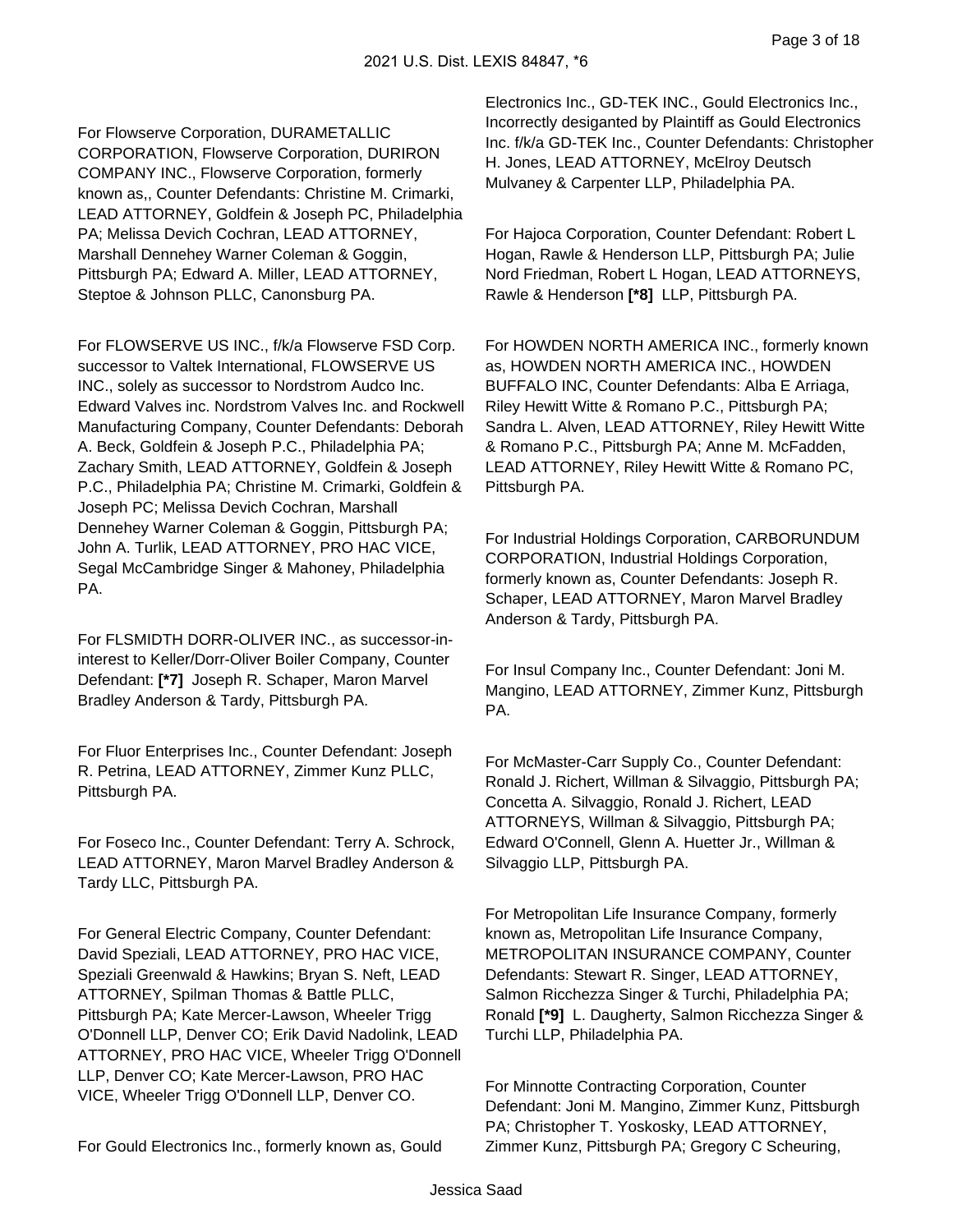LEAD ATTORNEY, Zimmer Kunz PLLC, Pittsburgh PA.

For MOYNO INC., Counter Defendant: Ronald J. Richert, Willman & Silvaggio, Pittsburgh PA; Concetta A. Silvaggio, Ronald J. Richert, LEAD ATTORNEYS, Willman & Silvaggio, Pittsburgh PA; Edward O'Connell, Glenn A. Huetter Jr., Willman & Silvaggio LLP, Pittsburgh PA.

For NORTH AMERICAN MANUFACTURING CO., Counter Defendant: Richard C. Polley, LEAD ATTORNEY, Dickie McCamey & Chilcote P.C, Pittsburgh PA; Shannan Noe Cerrone, LEAD ATTORNEY, Two Ppg Place, Pittsburgh PA.

For Parker-Hanifin Corporation, Counter Defendant: Eric K. Falk, LEAD ATTORNEY, Davies McFarland & Carroll, Pittsburgh PA; Robert L Hogan, Rawle & Henderson LLP, Pittsburgh PA; Julie Nord Friedman, LEAD ATTORNEY, Rawle & Henderson LLP, Pittsburgh PA.

For Power Piping Company, Counter Defendant: Concetta A. Silvaggio, Ronald J. Richert, LEAD ATTORNEYS, Willman & Silvaggio, Pittsburgh PA; Edward O'Connell, Willman & Silvaggio LLP, **[\*10]**  Pittsburgh PA.

For SULZER PUMPS SOLUTIONS INC., Counter Defendant: Jenna Christine Hutchinson, Troutman Pepper Hamilton Sanders LLP, New York NY.

For Tuthill Corporation, Counter Defendant: John C. McMeekin II, LEAD ATTORNEY, Rawle & Henderson LLP, Philadelphia PA; Edward J. Chiodo, LEAD ATTORNEY, Rawle & Henderson LLP, Pittsburgh PA.

For United States Steel Corporation, Counter Defendant: J. Lawson Johnston, LEAD ATTORNEY, Scott D. Clements, LEAD ATTORNEY, Dickie McCamey & Chilcote P.C., Pittsburgh PA.

For Velan Valve Corporation, Counter Defendant: Joseph R. Schaper, LEAD ATTORNEY, Maron Marvel Bradley Anderson & Tardy, Pittsburgh PA.

For WATTS REGULATOR CO., Counter Defendant: James B. Insco, LEAD ATTORNEY, Gordon Rees

Scully Mansukhani LLP, Pittsburgh PA.

For WTI Rust Holdings Inc., Counter Defendant: David James Singley, Dinsmore & Shohl, Pittsburgh PA; Michael Magee, LEAD ATTORNEY, Pietragallo Bosick & Gordon, Pittsburgh PA.

For Honeywell International Inc., f/k/a Allied Signal Inc. as successor-in-interest to the Bendix Corporation, IMO Industries Inc, DELAVAL TURBINE INC., IMO Industries Inc, DEVALCO CORPORATION INC., IMO Industries Inc, formerly known as, IMO Industries Inc, IMO **[\*11]** DELAVAL INC., Parker-Hanifin Corporation, Riley Power Inc., BABCOCK BORSIG POWER INC., Riley Power Inc., DB RILEY INC., Riley Power Inc., formerly known as, Riley Power Inc., RILEY STOKER CORPORATION, Cross Claimants, Cross Defendants, Defendants: Eric K. Falk, LEAD ATTORNEY, Davies McFarland & Carroll, Pittsburgh PA; Robert L Hogan, Rawle & Henderson LLP, Pittsburgh PA; Julie Nord Friedman, LEAD ATTORNEY, Rawle & Henderson LLP, Pittsburgh PA.

For A.O. Smith Corporation, Mueller Steam Specialty, Cleaver-Brooks, AQUA-CHEM, Cleaver-Brooks, formerly known as, CLYDE UNION INC., d/b/a Clyde Unioin Pumps individually and as successor-by-merger to Union Pump Company, Cross Claimants, Cross Defendants, Defendants: Vincent P. Lamperski, Post & Schell P.C., Pittsburgh PA; Leo Gerard Daly, Vincent P. Lamperski, LEAD ATTORNEYS, Post & Schell P.C., Pittsburgh PA.

For ABB Inc., as successor to Brown Boveri (Individually and as successor-in-interest to ITE IMPERIAL CO f/k/a ITE CIRCUIT BREAKER COMPANY), Power Piping Company, BMI Refractory Services Inc., Cross Claimants, Cross Defendants, Defendants: Concetta A. Silvaggio, Ronald J. Richert, LEAD ATTORNEYS, Willman & Silvaggio, Pittsburgh PA; Edward **[\*12]**  O'Connell, Willman & Silvaggio LLP, Pittsburgh PA.

For Aecom Energy & Construction Inc., CATALYTIC CONSTRUCTION COMPANY, Aecom Energy & Construction Inc., formerly known as, Aecom Energy & Construction Inc., URS ENERGY & CONSTURCTION INC., Cross Claimants, Cross Defendants, Defendants: Jennifer E. Watson, LEAD ATTORNEY, Wilbraham Lawler & Buba, Pittsburgh PA.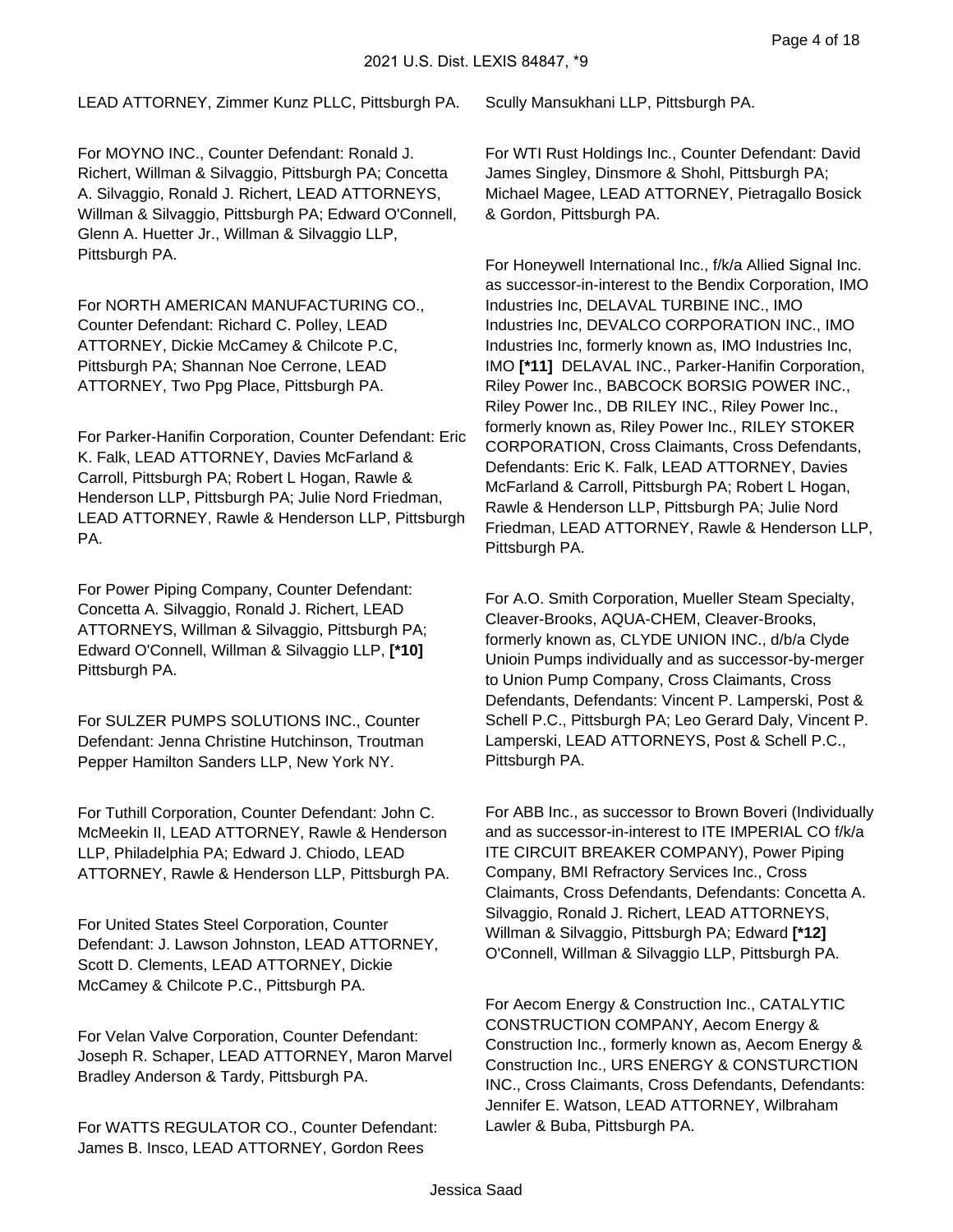For Ahlstrom Pumps LLC, Cross Claimant, Cross Defendant, Defendant: Jenna Christine Hutchinson, Troutman Pepper Hamilton Sanders LLP, New York NY.

For Air & Liquid Systems Corporation, successor-bymerger to Buffalo Pumps Inc., Cross Claimant, Cross Defendant, Defendant: Jennifer E. Watson, LEAD ATTORNEY, Wilbraham Lawler & Buba, Pittsburgh PA.

For AIRTEK INC., Cross Claimant, Cross Defendant, Defendant: Richard C. Polley, Dickie McCamey & Chilcote P.C, Pittsburgh PA.

For Ajax Magnethermic Corporation, Cross Claimant, Cross Defendant, Defendant: William J. Witte, LEAD ATTORNEY, Riley Hewitt Witte & Romano P.C., Pittsburgh PA.

For Allied Glove Corporation, Cross Claimant, Cross Defendant, Defendant: Joseph D. Silvaggio, Willman & Arnold, Pittsburgh PA; Concetta A. Silvaggio, Ronald J. Richert, LEAD ATTORNEYS, Willman & Silvaggio, Pittsburgh **[\*13]** PA; Edward O'Connell, Glenn A. Huetter Jr., Willman & Silvaggio LLP, Pittsburgh PA.

For Ameron International Corporation, Cross Claimant, Cross Defendant, Defendant: Edward A. Smallwood, LEAD ATTORNEY, Post & Schell P.C., Pittsburgh PA.

For Ametek Inc., Cross Claimant, Cross Defendant, Defendant: David Emil Lamm, Paul K. Vey, LEAD ATTORNEYS, Pietragallo Gordon Alfano Bosick & Raspanti LLP, Pittsburgh PA.

For Armstrong International Inc., Cross Claimant, Cross Defendant, Defendant: Richard C. Polley, LEAD ATTORNEY, Dickie McCamey & Chilcote P.C, Pittsburgh PA; Shannan Noe Cerrone, LEAD ATTORNEY, Two Ppg Place, Pittsburgh PA.

For Armstrong Pumps Inc., Cross Claimant, Cross Defendant, Defendant: Adam J. Warhola, LEAD ATTORNEY, Dickie McCamey & Chilcote, Pittsburgh PA.

For ATWOOD & MORRILL CO. INC., doing business as, Cross Claimant, Cross Defendant, Defendant: Mallory P. Gold, Evashavik DiLucente & Tetlow LLC,

Pittsburgh PA; Daniel E. Krauth, Samantha Quinn, Zimmer Kunz, Pittsburgh PA; Daniel E. Krauth, LEAD ATTORNEY, Zimmer Kunz, Pittsburgh PA.

For ATWOOD & MORRILL CO. INC., WEIR VALVES AND CONTROLS USA INC, Cross Claimant, Cross Defendant, Defendant: Mallory P. Gold, Evashavik DiLucente & **[\*14]** Tetlow LLC, Pittsburgh PA; Daniel E. Krauth, Samantha Quinn, Zimmer Kunz, Pittsburgh PA; Daniel E. Krauth, LEAD ATTORNEY, Zimmer Kunz, Pittsburgh PA.

For Aurora Pump, Cross Claimant, Cross Defendant, Defendant: Joseph R. Schaper, LEAD ATTORNEY, Maron Marvel Bradley Anderson & Tardy, Pittsburgh PA; James P. Hadden, LEAD ATTORNEY, Maron Mavel Bfradley & Anderson P.A., Philadelphia PA.

For Baker Hughes, a GE Company LLC, Cross Claimant, Cross Defendant, Defendant: Philip P. Keating, LEAD ATTORNEY, Steptoe & Johnson PLLC, Canonsburg PA.

For Beazer East Inc, in its own right and as successor to Koppers Co. Inc. and other related companies including Thiem Corporation Beazer USA Inc. and Beazer PLC, Cross Claimant, Cross Defendant, Defendant: Mark A. Fiorilli, Robert R. Leight, LEAD ATTORNEYS, Spilman Thomas & Battle PLLC, Pittsburgh PA.

For Bechtel Corporation, Cross Claimant, Cross Defendant, Defendant: Daniel J. Sinclair, Dennis R. McEwen, LEAD ATTORNEYS, Eckert Seamans Cherin & Mellott, Pittsburgh PA; Alison R. Viola, LEAD ATTORNEY, Eckert Seamans Cherin & Mellott LLC, Pittsburgh PA.

For BLUE M CORPORATION, Cross Claimant, Cross Defendant, Defendant: Joseph R. Schaper, LEAD ATTORNEY, Maron **[\*15]** Marvel Bradley Anderson & Tardy, Pittsburgh PA; James P. Hadden, LEAD ATTORNEY, Maron Mavel Bfradley & Anderson P.A., Philadelphia PA.

For BRAND INSULATIONS INC., Cross Claimant, Cross Defendant, Defendant: David James Singley, Dinsmore & Shohl, Pittsburgh PA; Michael Magee, LEAD ATTORNEY, Pietragallo Bosick & Gordon, Pittsburgh PA.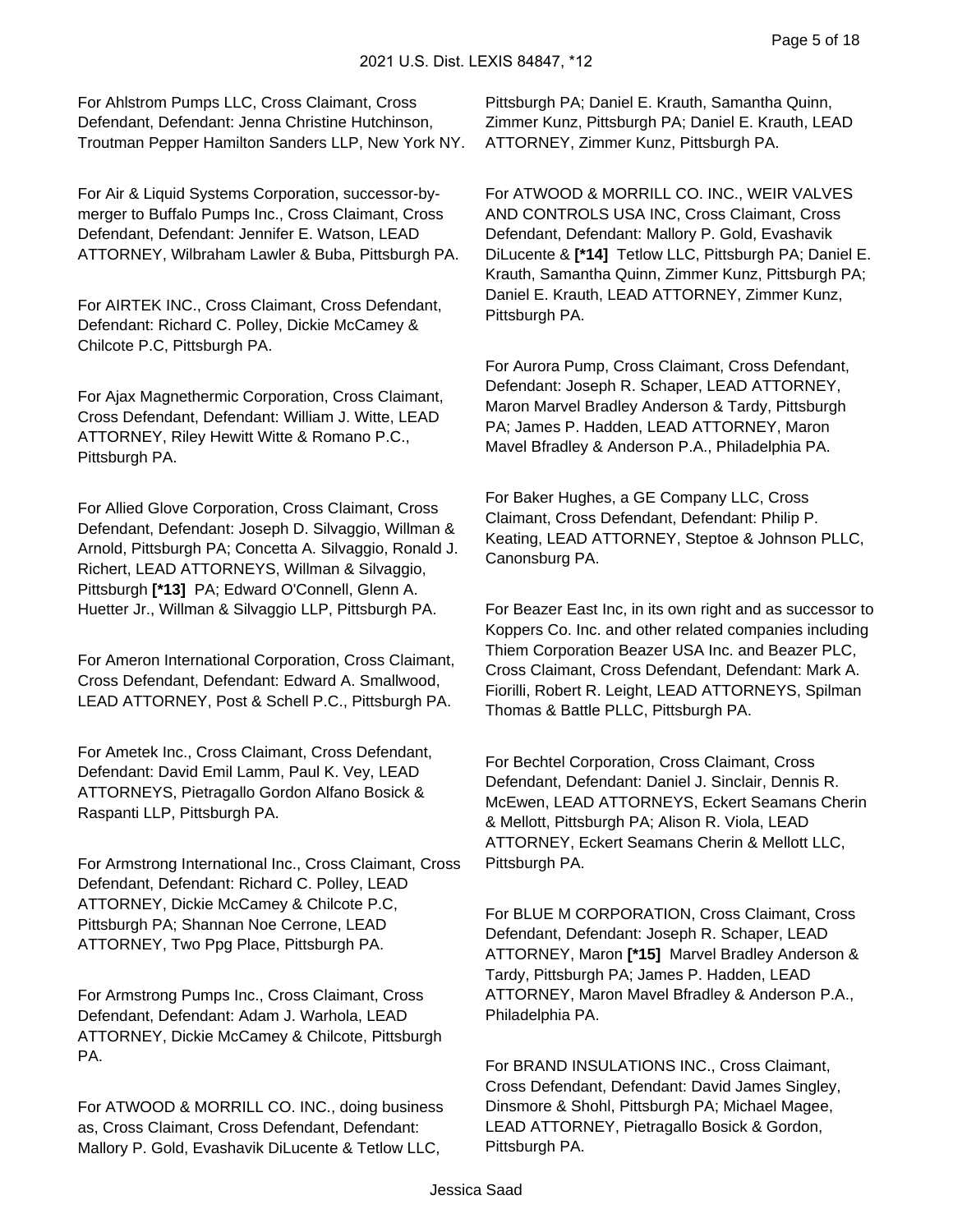For BROWN BOVERI INC., Cross Claimant, Cross Defendant, Defendant: Glenn A. Huetter Jr., Willman & Silvaggio LLP, Pittsburgh PA.

For BW/IP INC., Cross Claimant, Cross Defendant, Defendant: John A. Turlik, LEAD ATTORNEY, PRO HAC VICE, Segal McCambridge Singer & Mahoney, Philadelphia PA.

For Cameron International Corporation, COOPER CAMERON CORPORATION, Cameron International Corporation, formerly known as, Cross Claimants, Cross Defendants, Defendants: Nicholas J. Koch, LEAD ATTORNEY, Frost Brown Todd, Pittsburgh PA.

For Carrier Corporation, Cross Claimant, Cross Defendant, Defendant: Melissa Devich Cochran, LEAD ATTORNEY, Marshall Dennehey Warner Coleman & Goggin, Pittsburgh PA; Edward A. Miller, LEAD ATTORNEY, Steptoe & Johnson PLLC, Canonsburg PA.

For Carver Pump Company, Cross Claimant, Cross Defendant, Defendant: Katherine A. Lowery, LEAD ATTORNEY, Kelley **[\*16]** Jasons McGowan Spinelli Hanna & Reber LLP, Pittsburgh PA; James Murray Leety, LEAD ATTORNEY, Lewis Brisbois Bisgaard & Smith, Pittsburgh PA; Christopher S. Arnold, LEAD ATTORNEY, Pittsburgh PA.

For CASHCO INC., Cross Claimant, Cross Defendant, Defendant: Danielle M. Vugrinovich, Erin Margolin, Marshall Dennehey Warner Coleman & Goggin, Pittsburgh PA; Danielle M. Vugrinovich, LEAD ATTORNEY, Marshall Dennehey Warner Coleman & Goggin, Pittsburgh PA.

For CBS Corporation, f/k/a Viacom Inc. as Successor by Merger to CBS Corp. a Pennsylvania corporation f/k/a Westinghouse Electric Corporation, Cross Claimant, Cross Defendant, Defendant: Daniel J. Sinclair, Eckert Seamans Cherin & Mellott, Pittsburgh PA; Eric L. Horne, LEAD ATTORNEY, Eckert Seamans Cherin & Mellott, Pittsburgh PA.

For Cemline Corporation, Cross Claimant, Cross Defendant, Defendant: Jason M. English, Kyle T. McGee, Richard E. Bliss, LEAD ATTORNEYS, Margolis Edelstein, Pittsburgh PA; Margolis Edelstein, LEAD ATTORNEY, Pittsburgh PA.

For Certainteed Corporation, Cross Claimant, Cross Defendant, Defendant: Jennifer E. Watson, LEAD ATTORNEY, Wilbraham Lawler & Buba, Pittsburgh PA.

For Chicago Bridge & Iron Company, Cross Claimant, Cross **[\*17]** Defendant, Defendant: Bryan S. Neft, LEAD ATTORNEY, Spilman Thomas & Battle PLLC, Pittsburgh PA.

For Chicago Pneumatic Tool Company LLC, Cross Claimant, Cross Defendant, Defendant: Joni M. Mangino, LEAD ATTORNEY, Zimmer Kunz, Pittsburgh PA; Ryan Anthony Zeli, LEAD ATTORNEY, Zimmer Kunz PLLC, Pittsburgh PA.

For Clark Equipment Company, Cross Claimant, Cross Defendant, Defendant: Danielle M. Vugrinovich, Erin Margolin, Patrick Reilly, Marshall Dennehey Warner Coleman & Goggin, Pittsburgh PA; Danielle M. Vugrinovich, Erin Margolin, LEAD ATTORNEYS, Marshall Dennehey Warner Coleman & Goggin, Pittsburgh PA.

For Clark Reliance Corporation, and its division Jerguson Gage and Valve, Cross Claimant, Cross Defendant, Defendant: Max T. Busatto, Vincent Scaglione Jr., LEAD ATTORNEYS, Dickie McCamey & Chilcote, Pittsburgh PA.

For Columbus McKinnon Corp., successor-by-merger to Lift Tech International Inc. and its Shaw-Box Hoist Division, Cross Claimant, Cross Defendant, Defendant: Kevin M. Ward, LEAD ATTORNEY, Swartz Campbell LLC, Pittsburgh PA.

For CRANE COMPANY INC., Cross Claimant, Cross Defendant, Defendant: Sarah M. Czypinski, LEAD ATTORNEY, K&L Gates, Pittsburgh PA; Michael J. Ross, K&L Gates LLP, **[\*18]** Pittsburgh PA; Stephen R. Mlinac, LEAD ATTORNEY, Swartz Campbell LLC, Pittsburgh PA.

For DEZURIK INC., Cross Claimant, Cross Defendant, Defendant: Joseph R. Schaper, LEAD ATTORNEY,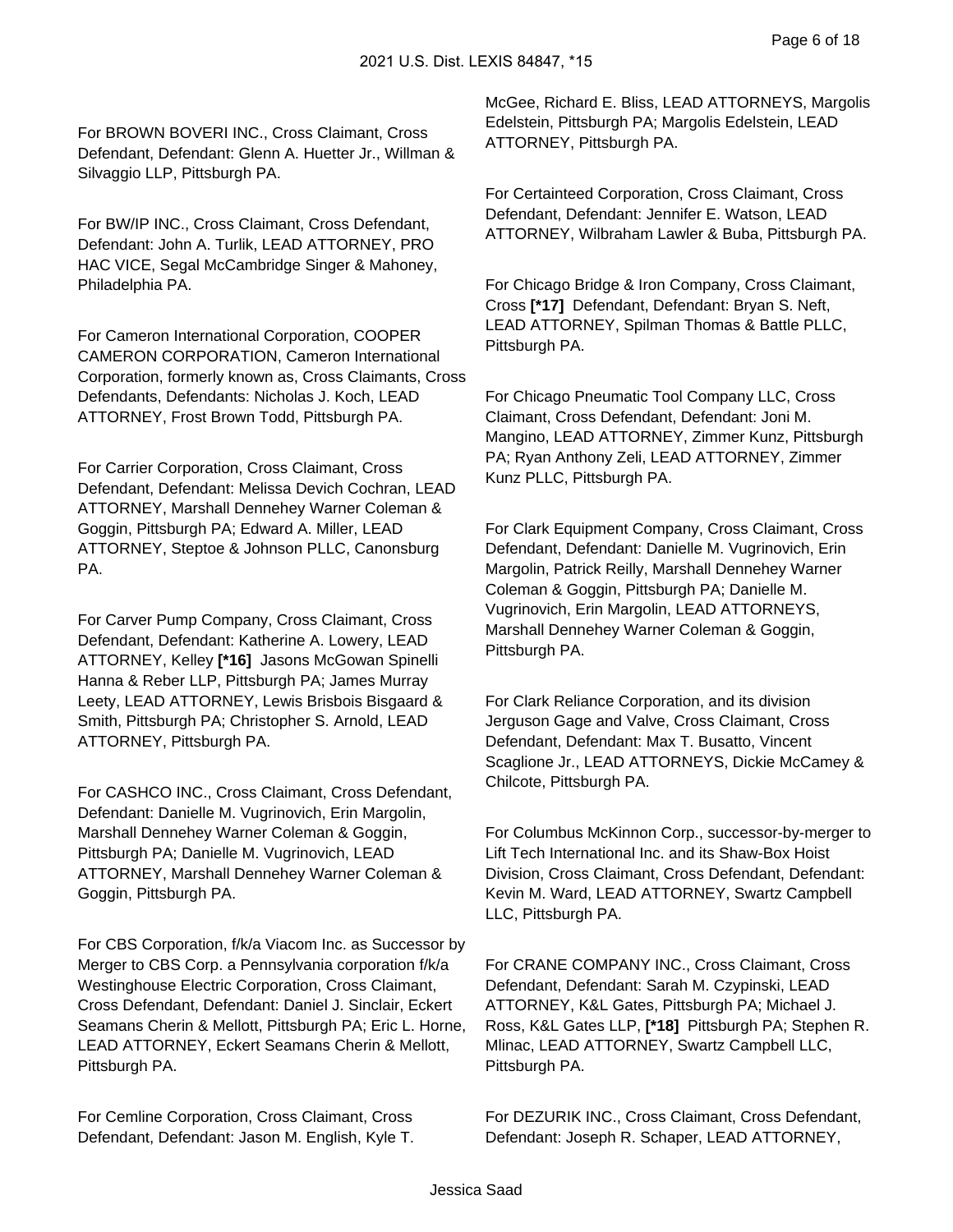Maron Marvel Bradley Anderson & Tardy, Pittsburgh PA; James P. Hadden, LEAD ATTORNEY, Maron Mavel Bfradley & Anderson P.A., Philadelphia PA.

For Donald McKay Smith Inc., Cross Claimant, Cross Defendant, Defendant: Joni M. Mangino, Zimmer Kunz, Pittsburgh PA; Christopher T. Yoskosky, LEAD ATTORNEY, Zimmer Kunz, Pittsburgh PA; Gregory C Scheuring, LEAD ATTORNEY, Zimmer Kunz PLLC, Pittsburgh PA.

For Dravo Corporation, Cross Claimant, Cross Defendant, Defendant: John W. Bruni, LEAD ATTORNEY, Litchfield Cavo, Pittsburgh PA; Michael J. Sechler, LEAD ATTORNEY, Litchfield Cavo LLP, Pittsburgh PA; Hilary C. Bonenberger, LEAD ATTORNEY, Swartz Campbell, Pittsburgh PA.

For Duquesne Light Company, Cross Claimant, Cross Defendant, Defendant: Cathy R. Gordon, LEAD ATTORNEY, Post & Schell PC, Pittsburgh PA.

For Eaton Corporation, as successor-in-interest to Cutler Hammer Inc. n/k/a Eaton Electrical Inc., Cross Claimant, Cross Defendant, Defendant: Danielle M. Vugrinovich, Erin Margolin, Marshall Dennehey Warner Coleman & Goggin, **[\*19]** Pittsburgh PA; Erin Margolin, Patrick Reilly, LEAD ATTORNEYS, Marshall Dennehey Warner Coleman & Goggin, Pittsburgh PA.

For ECODYNE HEAT EXCHANGERS INC., (incorrectly named as Ecodyne Corp.), Cross Claimant, Cross Defendant, Defendant: Erin Margolin, Patrick Reilly, Marshall Dennehey Warner Coleman & Goggin, Pittsburgh PA.

For Eichleay Corporation, Cross Claimant, Cross Defendant, Defendant: Mallory P. Gold, LEAD ATTORNEY, Evashavik DiLucente & Tetlow LLC, Pittsburgh PA; Daniel E. Krauth, Samantha Quinn, LEAD ATTORNEYS, Zimmer Kunz, Pittsburgh PA.

For Electrolux Home Products Inc., formerly known as, Cross Claimant, Cross Defendant, Defendant: Max T. Busatto, Vincent Scaglione Jr., LEAD ATTORNEYS, Dickie McCamey & Chilcote, Pittsburgh PA.

For Electrolux Home Products Inc., WCI OUTDOOR

PRODUCTS INC., Cross Claimant, Cross Defendant, Defendant: Max T. Busatto, Vincent Scaglione Jr., LEAD ATTORNEYS, Dickie McCamey & Chilcote, Pittsburgh PA.

For Evoqua Water Technologies LLC, in its own right and as successor-in-interest to Wallace & Tiernan, Cross Claimant, Cross Defendant, Defendant: Adam J. Warhola, Dickie McCamey & Chilcote, Pittsburgh PA.

For Exelon Corporation, Cross Claimant, Cross Defendant, **[\*20]** Defendant: Jennifer E. Watson, Wilbraham Lawler & Buba, Pittsburgh PA.

For Firstenergy Corp., Cross Claimant, Cross Defendant, Defendant: K. James Sullivan, Calfee Halter & Griswold LLP, Cleveland OH; Tracy S. Johnson, LEAD ATTORNEY, Calfee Halter & Griswold LLP, Cleveland OH.

For Flowserve Corporation, DURAMETALLIC CORPORATION, Cross Claimant, Cross Defendant, Defendant: Christine M. Crimarki, LEAD ATTORNEY, Goldfein & Joseph PC, Philadelphia PA; Melissa Devich Cochran, LEAD ATTORNEY, Marshall Dennehey Warner Coleman & Goggin, Pittsburgh PA; Edward A. Miller, LEAD ATTORNEY, Steptoe & Johnson PLLC, Canonsburg PA.

For Flowserve Corporation, DURIRON COMPANY INC., Cross Claimant, Cross Defendant, Defendant: Christine M. Crimarki, LEAD ATTORNEY, Goldfein & Joseph PC, Philadelphia PA; Melissa Devich Cochran, LEAD ATTORNEY, Marshall Dennehey Warner Coleman & Goggin, Pittsburgh PA; Edward A. Miller, LEAD ATTORNEY, Steptoe & Johnson PLLC, Canonsburg PA.

For Flowserve Corporation, formerly known as, Cross Claimant, Cross Defendant, Defendant: Christine M. Crimarki, LEAD ATTORNEY, Goldfein & Joseph PC, Philadelphia PA; Melissa Devich Cochran, LEAD ATTORNEY, Marshall Dennehey Warner Coleman & Goggin, **[\*21]** Pittsburgh PA; Edward A. Miller, LEAD ATTORNEY, Steptoe & Johnson PLLC, Canonsburg PA.

For FLOWSERVE US INC., f/k/a Flowserve FSD Corp. successor to Valtek International, Cross Claimant,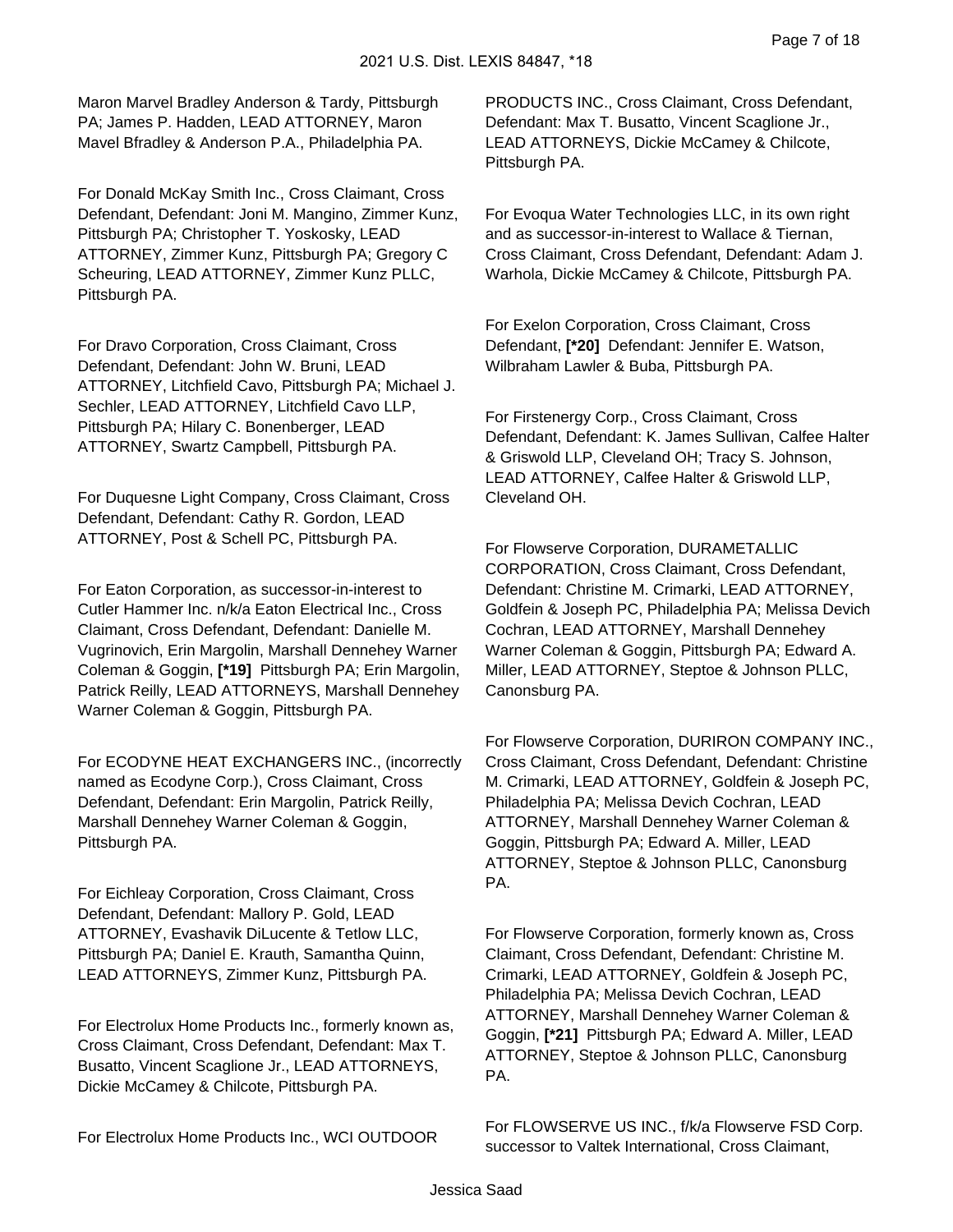Cross Defendant, Defendant: Deborah A. Beck, Goldfein & Joseph P.C., Philadelphia PA; Zachary Smith, LEAD ATTORNEY, Goldfein & Joseph P.C., Philadelphia PA; Christine M. Crimarki, Goldfein & Joseph PC; Melissa Devich Cochran, Marshall Dennehey Warner Coleman & Goggin, Pittsburgh PA; John A. Turlik, LEAD ATTORNEY, PRO HAC VICE, Segal McCambridge Singer & Mahoney, Philadelphia PA.

For FLOWSERVE US INC., solely as successor to Nordstrom Audco Inc. Edward Valves inc. Nordstrom Valves Inc. and Rockwell Manufacturing Company, Cross Claimant, Cross Defendant, Defendant: Deborah A. Beck, Goldfein & Joseph P.C., Philadelphia PA; Zachary Smith, LEAD ATTORNEY, Goldfein & Joseph P.C., Philadelphia PA; Christine M. Crimarki, Goldfein & Joseph PC; Melissa Devich Cochran, Marshall Dennehey Warner Coleman & Goggin, Pittsburgh PA; John A. Turlik, LEAD ATTORNEY, PRO HAC VICE, Segal McCambridge Singer & Mahoney, Philadelphia PA.

For FLSMIDTH DORR-OLIVER INC., as successor-ininterest to Keller/Dorr-Oliver Boiler Company, **[\*22]**  Cross Claimant, Cross Defendant, Defendant: Joseph R. Schaper, Maron Marvel Bradley Anderson & Tardy, Pittsburgh PA.

For Flsmidth Inc., formerly known as, Cross Claimant, Cross Defendant, Defendant: Danielle M. Vugrinovich, Ryan M. Krescanko, LEAD ATTORNEYS, Marshall Dennehey Warner Coleman & Goggin, Pittsburgh PA.

For Flsmidth Inc., FULLER COMPANY, Cross Claimant, Cross Defendant, Defendant: Danielle M. Vugrinovich, Ryan M. Krescanko, LEAD ATTORNEYS, Marshall Dennehey Warner Coleman & Goggin, Pittsburgh PA.

For Fluor Constructors International, also known as, Cross Claimant, Cross Defendant, Defendant: Joseph R. Petrina, LEAD ATTORNEY, Zimmer Kunz PLLC, Pittsburgh PA.

For Fluor Constructors International, FLUOR CORPORATION, Cross Claimant, Cross Defendant, Defendant: Joseph R. Petrina, LEAD ATTORNEY, Zimmer Kunz PLLC, Pittsburgh PA.

For Fluor Corporation, Fluor Enterprises Inc., Cross Claimants, Cross Defendants, Defendants: Joseph R. Petrina, LEAD ATTORNEY, Zimmer Kunz PLLC, Pittsburgh PA.

For Foseco Inc., Cross Claimant, Cross Defendant, Defendant: Terry A. Schrock, LEAD ATTORNEY, Maron Marvel Bradley Anderson & Tardy LLC, Pittsburgh PA.

For Foster Wheeler LLC, Cross Claimant, Cross Defendant, **[\*23]** Defendant: Kathryn L. Johnston, LEAD ATTORNEY, Reed Luce Tosh Wolford & Douglass, Beaver PA; Dennis F. Wolford, LEAD ATTORNEY, ReedTosh Wolford & Douglass, Beaver PA.

For Gardner Denver Inc., Zurn Industries, also known as, Zurn Industries, ERIE CITY IRON WORKS, Cross Claimants, Cross Defendants, Defendants: Melissa Devich Cochran, LEAD ATTORNEY, Marshall Dennehey Warner Coleman & Goggin, Pittsburgh PA; Edward A. Miller, LEAD ATTORNEY, Steptoe & Johnson PLLC, Canonsburg PA.

For General Electric Company, Cross Claimant, Cross Defendant, Defendant: David Speziali, LEAD ATTORNEY, PRO HAC VICE, Speziali Greenwald & Hawkins; Bryan S. Neft, LEAD ATTORNEY, Spilman Thomas & Battle PLLC, Pittsburgh PA; Kate Mercer-Lawson, Wheeler Trigg O'Donnell LLP, Denver CO; Erik David Nadolink, LEAD ATTORNEY, PRO HAC VICE, Wheeler Trigg O'Donnell LLP, Denver CO; Kate Mercer-Lawson, PRO HAC VICE, Wheeler Trigg O'Donnell LLP, Denver CO.

For Gould Electronics Inc., formerly known as, Gould Electronics Inc., GD-TEK INC., Gould Electronics Inc., Incorrectly desiganted by Plaintiff as Gould Electronics Inc. f/k/a GD-TEK Inc., Cross Claimants, Cross Defendants, Defendants: Christopher H. Jones, LEAD ATTORNEY, McElroy **[\*24]** Deutsch Mulvaney & Carpenter LLP, Philadelphia PA.

For Greene Tweed & Company Inc., Cross Claimant, Cross Defendant, Defendant: Kathryn L. Johnston, LEAD ATTORNEY, Reed Luce Tosh Wolford & Douglass, Beaver PA; Dennis F. Wolford, LEAD ATTORNEY, ReedTosh Wolford & Douglass, Beaver PA.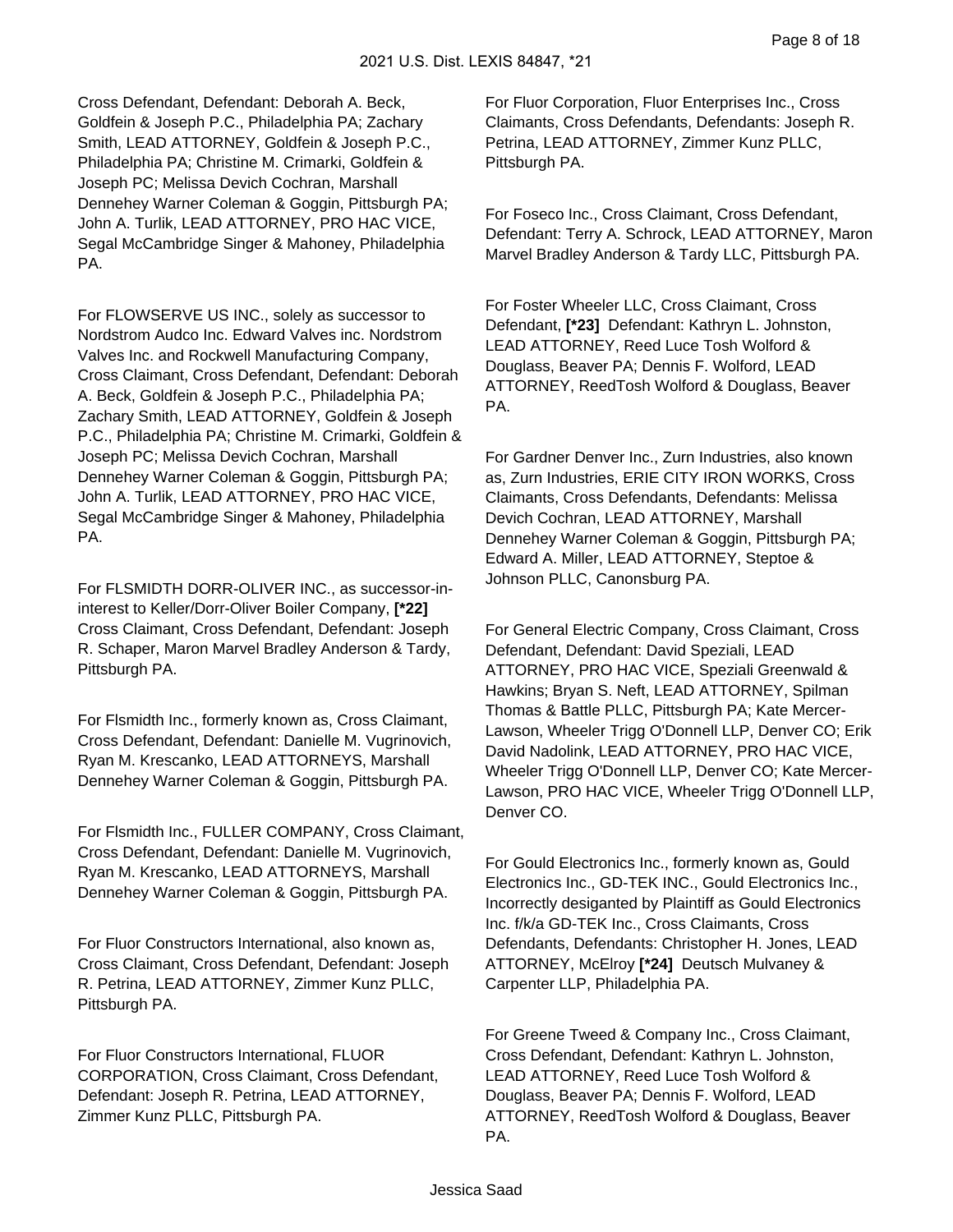For Hajoca Corporation, Cross Claimant, Cross Defendant, Defendant: Robert L Hogan, Rawle & Henderson LLP, Pittsburgh PA; Julie Nord Friedman, Robert L Hogan, LEAD ATTORNEYS, Rawle & Henderson LLP, Pittsburgh PA.

For Honeywell Inc., Cross Claimant, Cross Defendant, Defendant: Eric W. Santos, Mark T. Caloyer, LEAD ATTORNEYS, Lewis Brisbois, Pittsburgh PA; Donald H. Smith, LEAD ATTORNEY, LEWIS BRISBOIS BISGAARD & SMITH LLP, Pittsburgh PA; Trisha R. Hudkins, LEAD ATTORNEY, Lewis Brisbois Bisgaard and Smith LLP, Pittsburgh PA.

For HOWDEN NORTH AMERICA INC., formerly known as, HOWDEN NORTH AMERICA INC., HOWDEN BUFFALO INC, Cross Claimants, Cross Defendants, Defendants: Alba E Arriaga, Riley Hewitt Witte & Romano P.C., Pittsburgh PA; Sandra L. Alven, LEAD ATTORNEY, Riley Hewitt Witte & Romano P.C., Pittsburgh PA; Anne M. McFadden, LEAD ATTORNEY, Riley Hewitt Witte & Romano PC, Pittsburgh PA.

For Hunter Sales Corporation, **[\*25]** Cross Claimant, Cross Defendant, Defendant: Kelly L Smith, Post & Schell P.C., Pittsburgh PA; Edward A. Smallwood, Kelly L Smith, LEAD ATTORNEYS, Post & Schell P.C., Pittsburgh PA; Steven D. Evans, LEAD ATTORNEY, Post & Schell PC, Pittsburgh PA.

For I.U. North America Inc., as successor by merger to The Garp Company formerly known as The Gage Company formerly known as Pittsburgh Gage and Supply Company, Cross Claimant, Cross Defendant, Defendant: Jennifer E. Watson, LEAD ATTORNEY, Wilbraham Lawler & Buba, Pittsburgh PA.

For Industrial Holdings Corporation, CARBORUNDUM CORPORATION, Industrial Holdings Corporation, formerly known as, Cross Claimants, Cross Defendants, Defendants: Joseph R. Schaper, LEAD ATTORNEY, Maron Marvel Bradley Anderson & Tardy, Pittsburgh PA.

For Ingersoll-Rand Corporation, Cross Claimant, Cross Defendant, Defendant: Michael J. Sechler, LEAD ATTORNEY, Litchfield Cavo LLP, Pittsburgh PA; Edward A. Smallwood, Kelly L Smith, Leo Gerard Daly, LEAD ATTORNEYS, Post & Schell P.C., Pittsburgh PA.

For Insul Company Inc., Cross Claimant, Cross Defendant, Defendant: Joni M. Mangino, LEAD ATTORNEY, Zimmer Kunz, Pittsburgh PA.

For J-M Manufacturing Company Inc., Cross Claimant, **[\*26]** Cross Defendant, Defendant: Daniel R. Bentz, LEAD ATTORNEY, Marks O'Neill O'Brien Doherty & Kelly, Pittsburgh PA; John M. Schollaert, Sarah Boehme, LEAD ATTORNEYS, Marks O'Neill O'Brien Doherty & Kelly PC, Pittsburgh PA.

For John Crane Inc., Cross Claimant, Cross Defendant, Defendant: Edward A. Schenck, LEAD ATTORNEY, Cipriani & Warner P.C., Pittsburgh PA.

For Joy Global Surface Mining Inc., formerly known as, Joy Global Surface Mining Inc., HARNISCHFEGER CORPORATION, Joy Global Surface Mining Inc., P&H MINING EQUIPMENT, Cross Claimants, Cross Defendants, Defendants: David Emil Lamm, Paul K. Vey, LEAD ATTORNEYS, Pietragallo Gordon Alfano Bosick & Raspanti LLP, Pittsburgh PA.

For Joy Global Underground Mining LLC, formerly known as, Joy Global Underground Mining LLC, JOY TECHNOLOGIES INC., Cross Claimants, Cross Defendants, Defendants: Melissa Devich Cochran, LEAD ATTORNEY, Marshall Dennehey Warner Coleman & Goggin, Pittsburgh PA; Edward A. Miller, LEAD ATTORNEY, Steptoe & Johnson PLLC, Canonsburg PA.

For Lindberg, Cross Claimant, Cross Defendant, Defendant: Joseph R. Schaper, LEAD ATTORNEY, Maron Marvel Bradley Anderson & Tardy, Pittsburgh PA; James P. Hadden, LEAD ATTORNEY, Maron Mavel **[\*27]** Bfradley & Anderson P.A., Philadelphia PA.

For Lockheed Martin Corporation, Cross Claimant, Cross Defendant, Defendant: Richard C. Polley, Dickie McCamey & Chilcote P.C, Pittsburgh PA.

For M.S. JACOBS & ASSOCIATES INC., Cross Claimant, Cross Defendant, Defendant: Daniel J. Cuddy, LEAD ATTORNEY, Daniel J Cuddy Attorney at Law, Pittsburgh PA; Joni M. Mangino, LEAD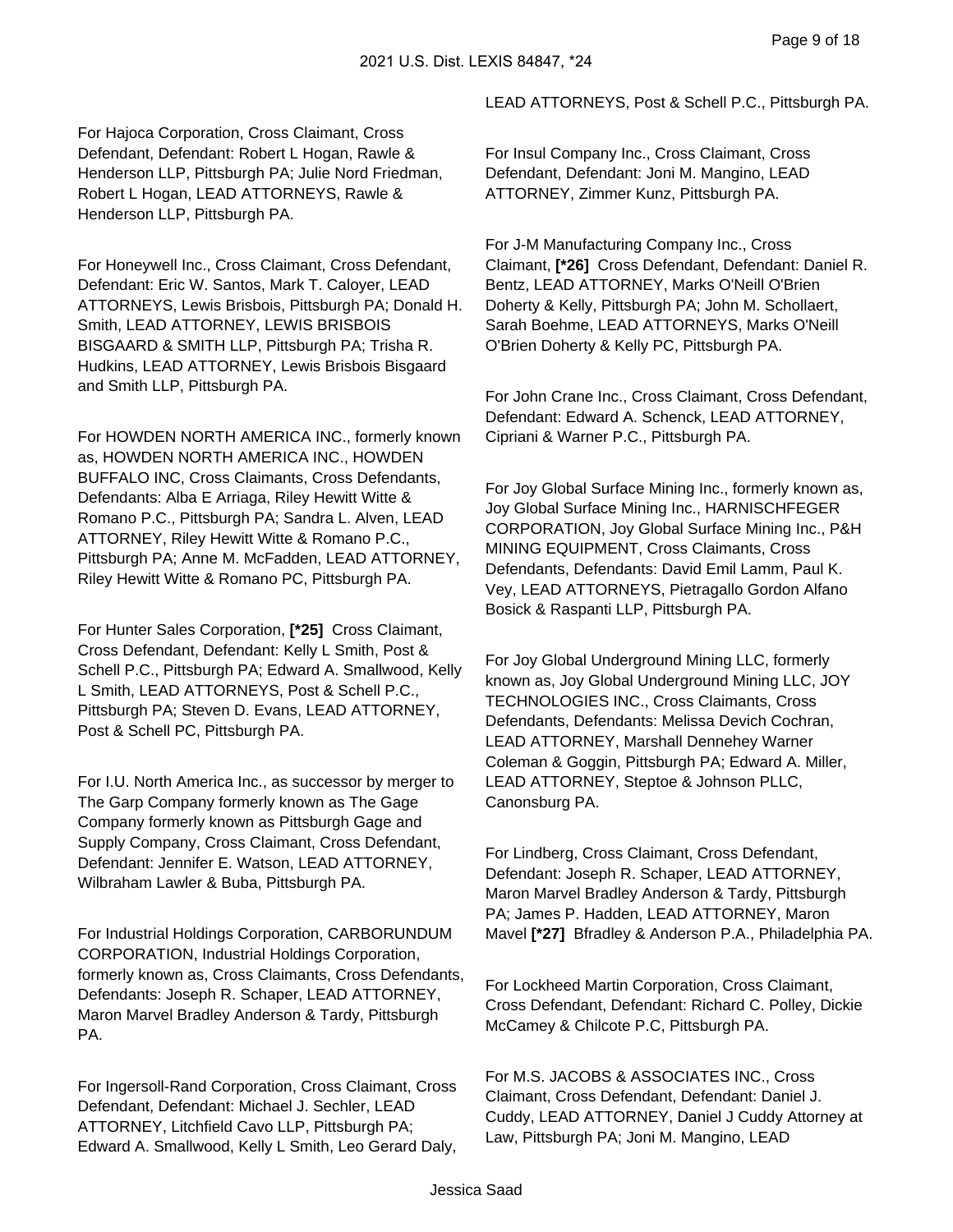ATTORNEY, Zimmer Kunz, Pittsburgh PA.

For Manchester Tank, Division of McWane Inc., Cross Claimant, Cross Defendant, Defendant: Erin Margolin, Patrick Reilly, Marshall Dennehey Warner Coleman & Goggin, Pittsburgh PA; Danielle M. Vugrinovich, LEAD ATTORNEY, Marshall Dennehey Warner Coleman & Goggin, Pittsburgh PA.

For Marmon Holdings Inc., Cross Claimant, Cross Defendant, Defendant: Erin Margolin, Patrick Reilly, LEAD ATTORNEYS, Marshall Dennehey Warner Coleman & Goggin, Pittsburgh PA.

For MCCARLS INC., Cross Claimant, Cross Defendant, Defendant: Daniel R. Bentz, LEAD ATTORNEY, Marks O'Neill O'Brien Doherty & Kelly, Pittsburgh PA; John M. Schollaert, LEAD ATTORNEY, Marks O'Neill O'Brien Doherty & Kelly PC, Pittsburgh PA; Jennifer E. Watson, Wilbraham Lawler & Buba, Pittsburgh PA.

For MCJUNKIN REDMAN CORPORATION, formerly known as, **[\*28]** Cross Claimant, Cross Defendant, Defendant: Joni M. Mangino, LEAD ATTORNEY, Zimmer Kunz, Pittsburgh PA.

For MCJUNKIN REDMAN CORPORATION, MRC GLOBAL (US) INC., Cross Claimant, Cross Defendant, Defendant: Joni M. Mangino, LEAD ATTORNEY, Zimmer Kunz, Pittsburgh PA.

For McMaster-Carr Supply Co., Cross Claimant, Cross Defendant, Defendant: Ronald J. Richert, Willman & Silvaggio, Pittsburgh PA; Concetta A. Silvaggio, Ronald J. Richert, LEAD ATTORNEYS, Willman & Silvaggio, Pittsburgh PA; Edward O'Connell, Glenn A. Huetter Jr., Willman & Silvaggio LLP, Pittsburgh PA.

For McNeil (Ohio) Corporation, Cross Claimant, Cross Defendant, Defendant: Concetta A. Silvaggio, Ronald J. Richert, LEAD ATTORNEYS, Willman & Silvaggio, Pittsburgh PA; Edward O'Connell, Glenn A. Huetter Jr., Willman & Silvaggio LLP, Pittsburgh PA.

For Milwaukee Valve Company, Cross Claimant, Cross Defendant, Defendant: Jennifer E. Watson, LEAD ATTORNEY, Wilbraham Lawler & Buba, Pittsburgh PA. For Mine Safety Appliance Company, Cross Claimant, Cross Defendant, Defendant: Joseph F. Butcher, LEAD ATTORNEY, Zimmer Kunz P.L.L.C., Pittsburgh PA; Gregory C Scheuring, LEAD ATTORNEY, Zimmer Kunz PLLC, Pittsburgh PA.

For Minnotte Contracting **[\*29]** Corporation, Cross Claimant, Cross Defendant, Defendant: Joni M. Mangino, Zimmer Kunz, Pittsburgh PA; Christopher T. Yoskosky, LEAD ATTORNEY, Zimmer Kunz, Pittsburgh PA; Gregory C Scheuring, LEAD ATTORNEY, Zimmer Kunz PLLC, Pittsburgh PA.

For Morgan Engineering Systems Inc., Cross Claimant, Cross Defendant, Defendant: Joni M. Mangino, LEAD ATTORNEY, Zimmer Kunz, Pittsburgh PA; Ryan Anthony Zeli, LEAD ATTORNEY, Zimmer Kunz PLLC, Pittsburgh PA.

For MOYNO INC., Cross Claimant, Cross Defendant, Defendant: Ronald J. Richert, Willman & Silvaggio, Pittsburgh PA; Concetta A. Silvaggio, Ronald J. Richert, LEAD ATTORNEYS, Willman & Silvaggio, Pittsburgh PA; Edward O'Connell, Glenn A. Huetter Jr., Willman & Silvaggio LLP, Pittsburgh PA.

For MW Custom Papers LLC, also known as, Cross Claimant, Cross Defendant, Defendant: Danielle M. Vugrinovich, Erin Margolin, Marshall Dennehey Warner Coleman & Goggin, Pittsburgh PA; Danielle M. Vugrinovich, Ryan M. Krescanko, LEAD ATTORNEYS, Marshall Dennehey Warner Coleman & Goggin, Pittsburgh PA.

For MW Custom Papers LLC, MEAD, Cross Claimant, Cross Defendant, Defendant: Danielle M. Vugrinovich, Erin Margolin, Marshall Dennehey Warner Coleman & Goggin, Pittsburgh **[\*30]** PA; Danielle M. Vugrinovich, Ryan M. Krescanko, LEAD ATTORNEYS, Marshall Dennehey Warner Coleman & Goggin, Pittsburgh PA.

For Nagle Pumps Inc., Cross Claimant, Cross Defendant, Defendant: Adam J. Warhola, LEAD ATTORNEY, Dickie McCamey & Chilcote, Pittsburgh PA; Richard C. Polley, LEAD ATTORNEY, Dickie McCamey & Chilcote P.C, Pittsburgh PA.

For NORTEK GLOBAL HVAC LLC, as successor by merger to Reznor LLC (incorrectly named herein;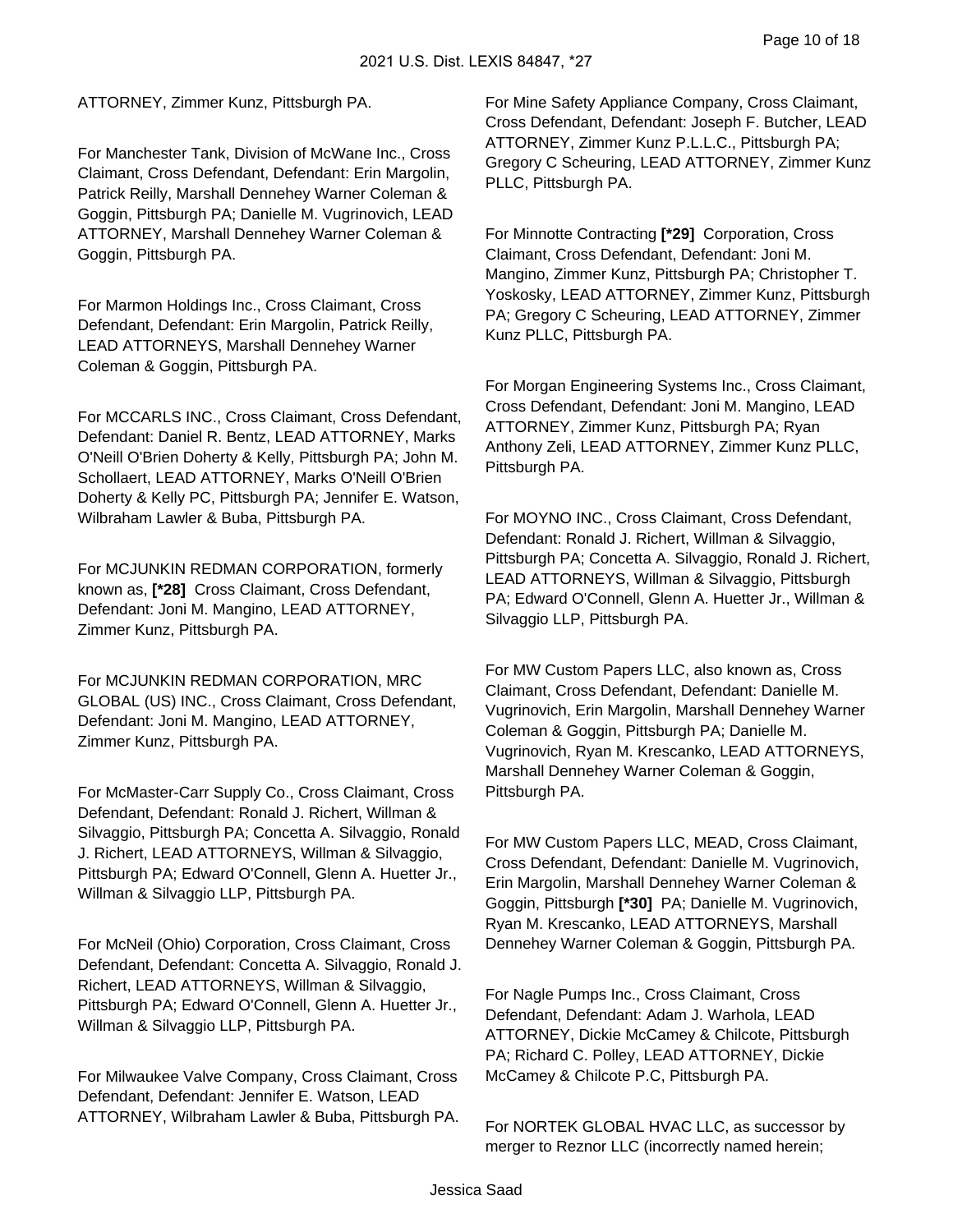correct naming as follows: Nortek Global HVAC LLC), Cross Claimant, Cross Defendant, Defendant: John A. Turlik, LEAD ATTORNEY, PRO HAC VICE, Segal McCambridge Singer & Mahoney, Philadelphia PA.

For NORTH AMERICAN MANUFACTURING CO., Cross Claimant, Cross Defendant, Defendant: Richard C. Polley, LEAD ATTORNEY, Dickie McCamey & Chilcote P.C, Pittsburgh PA; Shannan Noe Cerrone, LEAD ATTORNEY, Two Ppg Place, Pittsburgh PA.

For Ocean View Capital, formerly known as, Cross Claimant, Cross Defendant, Defendant: Leo Gerard Daly, Vincent P. Lamperski, Post & Schell P.C., Pittsburgh PA; Leo Gerard Daly, Vincent P. Lamperski, LEAD ATTORNEYS, Post & Schell P.C., Pittsburgh PA.

For Ocean View Capital, TRIANGLE PWC INC., Cross Claimant, Cross Defendant, Defendant: Leo Gerard **[\*31]** Daly, Vincent P. Lamperski, Post & Schell P.C., Pittsburgh PA; Leo Gerard Daly, Vincent P. Lamperski, LEAD ATTORNEYS, Post & Schell P.C., Pittsburgh PA.

For Osram Sylvania Inc., in its own right and as successor-in-interest to GTE Products Corporation The Clark Controller Company and A.O. Smith Corporation, Cross Claimant, Cross Defendant, Defendant: Leo Gerard Daly, Vincent P. Lamperski, Post & Schell P.C., Pittsburgh PA; Vincent P. Lamperski, LEAD ATTORNEY, Post & Schell P.C., Pittsburgh PA.

For POWERMASTER PACIFIC PRODUCTS, also known as, Cross Claimant, Cross Defendant, Defendant: Robert L Hogan, Rawle & Henderson LLP, Pittsburgh PA; Julie Nord Friedman, Robert L Hogan, LEAD ATTORNEYS, Rawle & Henderson LLP, Pittsburgh PA.

For POWERMASTER PACIFIC PRODUCTS, PACIFIC PARTS INC., Cross Claimant, Cross Defendant, Defendant: Robert L Hogan, Rawle & Henderson LLP, Pittsburgh PA; Julie Nord Friedman, Robert L Hogan, LEAD ATTORNEYS, Rawle & Henderson LLP, Pittsburgh PA.

For RCH NEW CO. II LLC, f/k/a Robertson Ceco Corporation an alleged successor to H.H. Robertson Company, Cross Claimant, Cross Defendant,

Defendant: Jennifer E. Watson, Wilbraham Lawler & Buba, Pittsburgh PA.

For Research-Cottrell **[\*32]** Inc., n/k/a AWT AIR COMPANY INC. incorrectly identified as Research Cottrell Cooling Inc. n/k/a AWT Air Company Inc., Cross Claimant, Cross Defendant, Defendant: Joseph L. Orszulak II, LEAD ATTORNEY, Riley Hewitt Witte & Romano P.C., Pittsburgh PA.

For Reunion Industries Inc., Cross Claimant, Cross Defendant, Defendant: Edward A. Smallwood, Joshua M. Brick, Post & Schell P.C., Pittsburgh PA; Edward A. Smallwood, Joshua M. Brick, LEAD ATTORNEYS, Post & Schell P.C., Pittsburgh PA.

For Rust Engineering & Construction Inc., formerly known as, Cross Claimant, Cross Defendant, Defendant: David James Singley, Dinsmore & Shohl, Pittsburgh PA; Michael Magee, LEAD ATTORNEY, Pietragallo Bosick & Gordon, Pittsburgh PA.

For Rust Engineering & Construction Inc., THE RUST ENGINEERING COMPANY, Cross Claimant, Cross Defendant, Defendant: David James Singley, Dinsmore & Shohl, Pittsburgh PA; Michael Magee, LEAD ATTORNEY, Pietragallo Bosick & Gordon, Pittsburgh PA.

For SAINT-GOBAIN ABRASIVES INC., formerly known as, SAINT-GOBAIN ABRASIVES INC., NORTON COMPANY, Cross Claimants, Cross Defendants, Defendants: Jennifer E. Watson, LEAD ATTORNEY, Wilbraham Lawler & Buba, Pittsburgh PA.

For Schneider Electric USA **[\*33]** Inc., formerly known as, Cross Claimant, Cross Defendant, Defendant: Michael J. Zukowski, LEAD ATTORNEY, Fox Rothschild LLC, Pittsburgh PA; Jeffrey N Kinsey, Tausha Saunders, Fox Rothschild LLP, Pittsburgh PA; Jeffrey N Kinsey, LEAD ATTORNEY, Fox Rothschild LLP, Pittsburgh PA.

For Schneider Electric USA Inc., SQUARE D COMPANY, Cross Claimant, Cross Defendant, Defendant: Michael J. Zukowski, LEAD ATTORNEY, Fox Rothschild LLC, Pittsburgh PA; Jeffrey N Kinsey, Tausha Saunders, Fox Rothschild LLP, Pittsburgh PA; Jeffrey N Kinsey, LEAD ATTORNEY, Fox Rothschild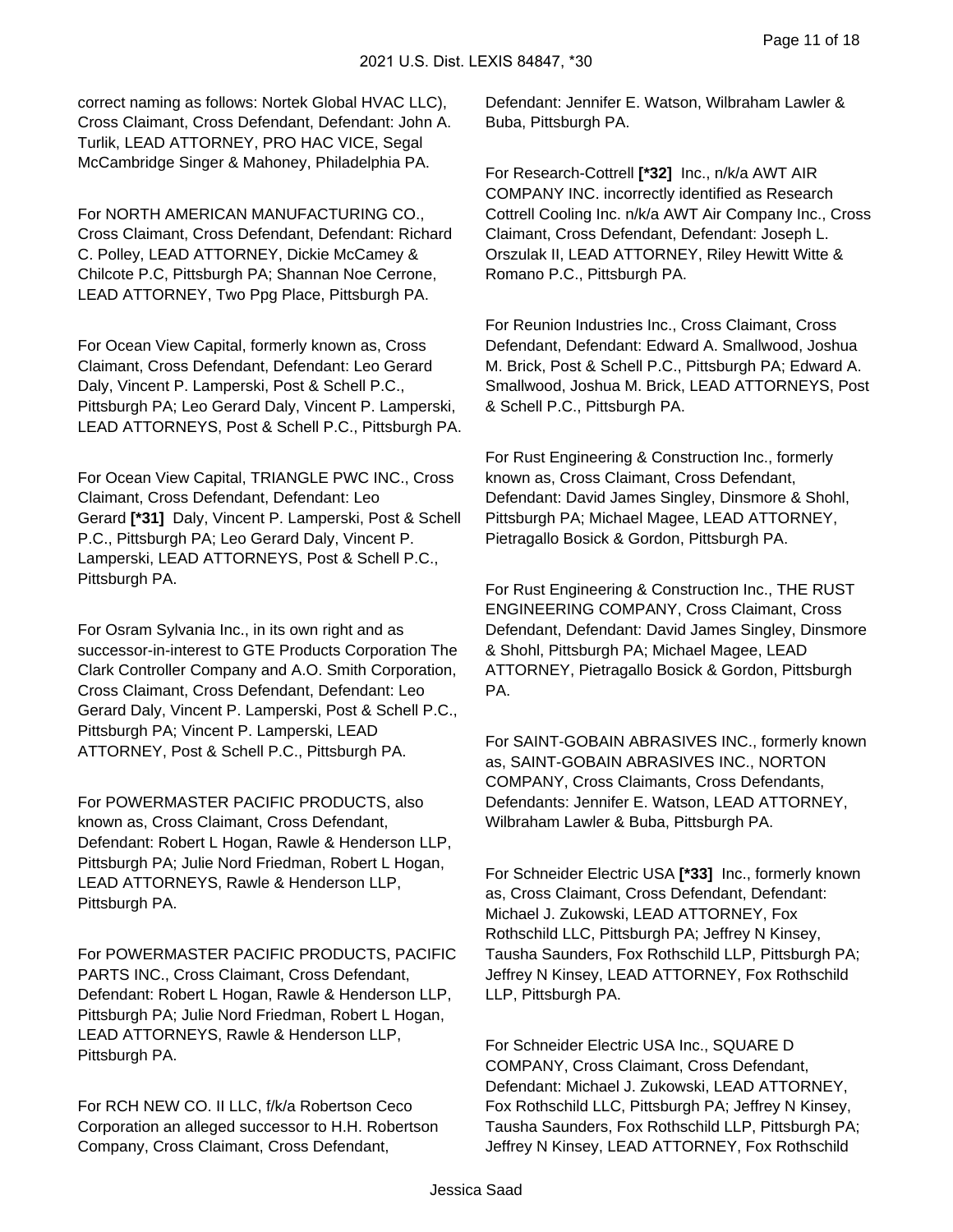LLP, Pittsburgh PA.

For Siemens Industry Inc, Cross Claimant, Cross Defendant, Defendant: James B. Insco, Gordon Rees Scully Mansukhani LLP, Pittsburgh PA.

For Spirax Sarco Inc., Cross Claimant, Cross Defendant, Defendant: Max T. Busatto, Vincent Scaglione Jr., LEAD ATTORNEYS, Dickie McCamey & Chilcote, Pittsburgh PA.

For Sterling Fluid Systems (USA) LLC, Cross Claimant, Cross Defendant, Defendant: W. Matthew Reber, LEAD ATTORNEY, Kelley Jasons McGowan Spinelli Hanna & Reber, Philadelphia PA; Katherine A. Lowery, LEAD ATTORNEY, Kelley Jasons McGowan Spinelli Hanna & Reber LLP, Pittsburgh PA; Matthew J. Doz, LEAD ATTORNEY, Swartz Campbell **[\*34]** LLC, Pittsburgh PA; Christopher S. Arnold, LEAD ATTORNEY, Pittsburgh PA.

For SULZER PUMPS (US) INC., Cross Claimant, Cross Defendant, Defendant: Jenna Christine Hutchinson, Troutman Pepper Hamilton Sanders LLP, New York NY; Ralph C. Surman Jr., LEAD ATTORNEY, Troutman Pepper LLP, Pittsburgh PA.

For SULZER PUMPS SOLUTIONS INC., Cross Claimant, Cross Defendant, Defendant: Jenna Christine Hutchinson, Troutman Pepper Hamilton Sanders LLP, New York NY.

For Sunbeam Products Inc., as success-in-interest to Sunbeam Corporation, Cross Claimant, Cross Defendant, Defendant: Danielle M. Vugrinovich, Ryan M. Krescanko, LEAD ATTORNEYS, Marshall Dennehey Warner Coleman & Goggin, Pittsburgh PA; Michael A. Karaffa, LEAD ATTORNEY, Union Trust Building, Moon Township PA.

For SUNDYNE LLC, Cross Claimant, Cross Defendant, Defendant: Ronald J. Richert, Willman & Silvaggio, Pittsburgh PA; Concetta A. Silvaggio, Ronald J. Richert, LEAD ATTORNEYS, Willman & Silvaggio, Pittsburgh PA; Edward O'Connell, Willman & Silvaggio LLP, Pittsburgh PA.

For The Goodyear Tire & Rubber Company, Cross

Claimant, Cross Defendant, Defendant: John C. McMeekin II, LEAD ATTORNEY, Rawle & Henderson LLP, Philadelphia PA; Robert L Hogan, **[\*35]** Rawle & Henderson LLP, Pittsburgh PA; Julie Nord Friedman, LEAD ATTORNEY, Rawle & Henderson LLP, Pittsburgh PA.

For The Marley-Wylain Company, incorrectly designated as WEIL-McLAIN COMPANY, Cross Claimant, Cross Defendant, Defendant: Christopher H. Jones, LEAD ATTORNEY, McElroy Deutsch Mulvaney & Carpenter LLP, Philadelphia PA.

For The Marley-Wylain Company, Incorrectly Designated by Plaintiff as Weil-McLain Company, Cross Claimant, Cross Defendant, Defendant: Christopher H. Jones, LEAD ATTORNEY, McElroy Deutsch Mulvaney & Carpenter LLP, Philadelphia PA.

For The Nash Engineering Company, Cross Claimant, Cross Defendant, Defendant: Edward A. Smallwood, LEAD ATTORNEY, Post & Schell P.C., Pittsburgh PA; Steven D. Evans, Post & Schell PC, Pittsburgh PA.

For The William Powell Company, Cross Claimant, Cross Defendant, Defendant: Edward A. Smallwood, LEAD ATTORNEY, Post & Schell P.C., Pittsburgh PA; Steven D. Evans, LEAD ATTORNEY, Post & Schell PC, Pittsburgh PA.

For Trane U.S. Inc., f/k/a American Standard Corporation f/k/a/ American Radiator & Standard Sanitary in its own right and as successor to Westinghouse Airbrake and/or WABCO, Cross Claimant, Cross Defendant, Defendant: Michael J. Sechler, **[\*36]** LEAD ATTORNEY, Litchfield Cavo LLP, Pittsburgh PA; Edward A. Smallwood, Kelly L Smith, Leo Gerard Daly, LEAD ATTORNEYS, Post & Schell P.C., Pittsburgh PA.

For Union Carbide Corporation, Cross Claimant, Cross Defendant, Defendant: Eric A. Fischer, Katherine A. Lowery, LEAD ATTORNEYS, Kelley Jasons McGowan Spinelli Hanna & Reber LLP, Pittsburgh PA; Richard L. Walker, LEAD ATTORNEY, Kelley Jasons McGuire & Spinelli, Philadelphia PA; James Murray Leety, LEAD ATTORNEY, Lewis Brisbois Bisgaard & Smith, Pittsburgh PA; Matthew J. Doz, LEAD ATTORNEY, Swartz Campbell LLC, Pittsburgh PA; Christopher S.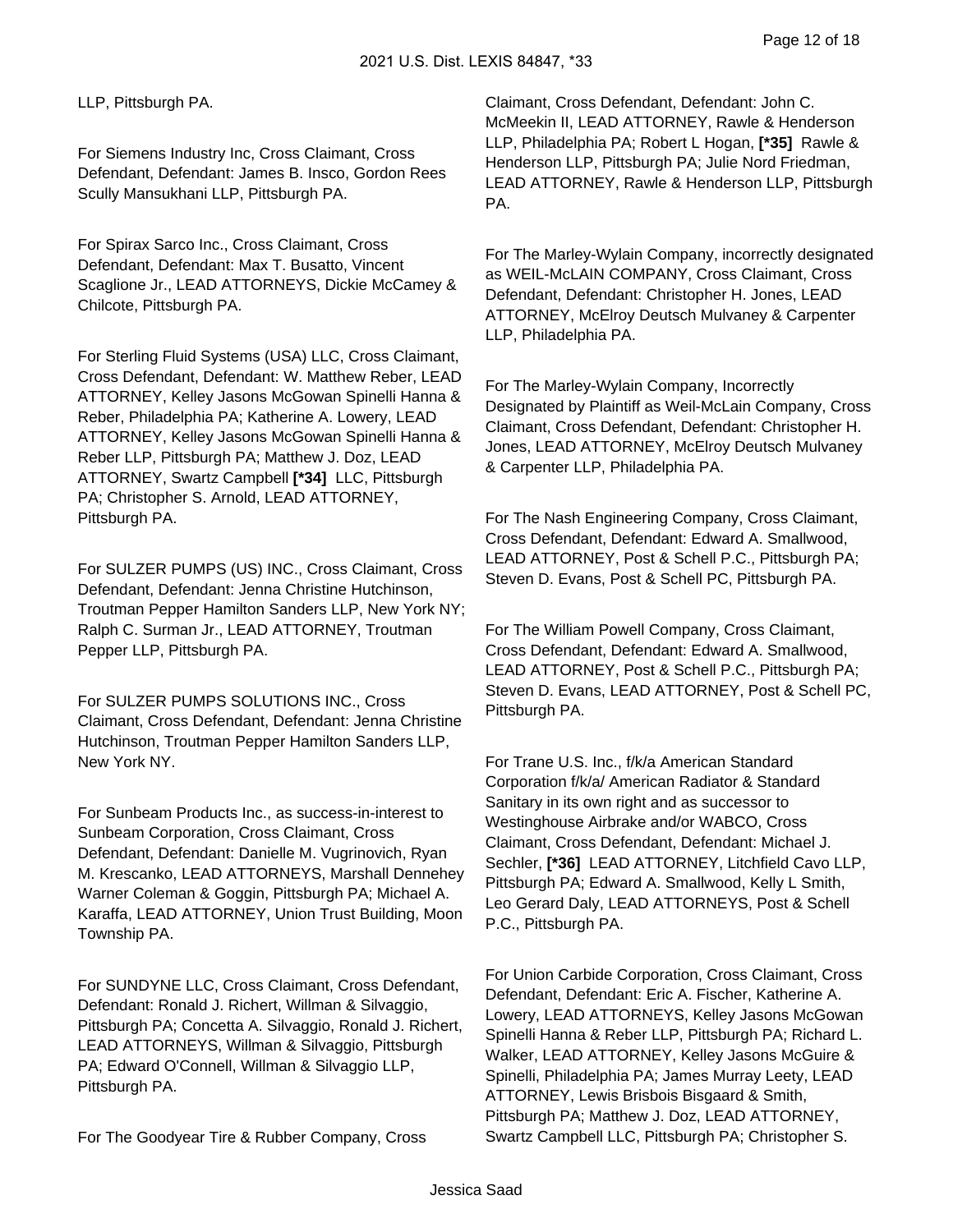#### Arnold, LEAD ATTORNEY, Pittsburgh PA.

For United Conveyor Corporation, Cross Claimant, Cross Defendant, Defendant: Jeanne Welch Sopher, LEAD ATTORNEY, Litchfield Cavo LLP, Pittsburgh PA.

For United States Steel Corporation, Cross Claimant, Cross Defendant, Defendant: J. Lawson Johnston, Scott D. Clements, LEAD ATTORNEYS, Dickie McCamey & Chilcote P.C., Pittsburgh PA.

For Velan Valve Corporation, Cross Claimant, Cross Defendant, Defendant: Joseph R. Schaper, LEAD ATTORNEY, Maron Marvel Bradley Anderson & Tardy, Pittsburgh PA.

For Viking Pump Inc., Cross Claimant, Cross Defendant, Defendant: Jennifer **[\*37]** E. Watson, LEAD ATTORNEY, Wilbraham Lawler & Buba, Pittsburgh PA.

For Warren Pumps LLC, Cross Claimant, Cross Defendant, Defendant: Danielle M. Vugrinovich, Ryan M. Krescanko, LEAD ATTORNEYS, Marshall Dennehey Warner Coleman & Goggin, Pittsburgh PA.

For Washington Group International, f/k/a Raytheon Engineers and Constructors Inc. and all its domestic subsidiaries including The Badger Company Inc. n/k/a URS Energy & Construction Inc., Cross Claimant, Cross Defendant, Defendant: Jason M. English, Kyle T. McGee, Richard E. Bliss, LEAD ATTORNEYS, Margolis Edelstein, Pittsburgh PA.

For Watson McDaniel Company, Cross Claimant, Cross Defendant, Defendant: Jason M. English, Kyle T. McGee, Richard E. Bliss, LEAD ATTORNEYS, Margolis Edelstein, Pittsburgh PA.

For WATTS REGULATOR CO., Cross Claimant, Cross Defendant, Defendant: James B. Insco, LEAD ATTORNEY, Gordon Rees Scully Mansukhani LLP, Pittsburgh PA.

For Wheelabrator Air Pollution Control Inc., Cross Claimant, Cross Defendant, Defendant: David James Singley, Dinsmore & Shohl, Pittsburgh PA; Michael Magee, LEAD ATTORNEY, Pietragallo Bosick & Gordon, Pittsburgh PA.

For Wheeling Rubber Products Inc., Cross Claimant, Cross Defendant, Defendant: **[\*38]** Edward A. Smallwood, LEAD ATTORNEY, Post & Schell P.C., Pittsburgh PA.

For WT/HRC Corporation, formerly known as, Cross Claimant, Cross Defendant, Defendant: Concetta A. Silvaggio, Ronald J. Richert, LEAD ATTORNEYS, Willman & Silvaggio, Pittsburgh PA; Edward O'Connell, Glenn A. Huetter Jr., Willman & Silvaggio LLP, Pittsburgh PA.

For WT/HRC Corporation, WHITING CORPORATION, Cross Claimant, Cross Defendant, Defendant: Concetta A. Silvaggio, Ronald J. Richert, LEAD ATTORNEYS, Willman & Silvaggio, Pittsburgh PA; Edward O'Connell, Glenn A. Huetter Jr., Willman & Silvaggio LLP, Pittsburgh PA.

For WTI Rust Holdings Inc., Cross Claimant, Cross Defendant, Defendant: David James Singley, Dinsmore & Shohl, Pittsburgh PA; Michael Magee, LEAD ATTORNEY, Pietragallo Bosick & Gordon, Pittsburgh PA.

For Yuba Heat Transfer LLC, Cross Claimant, Cross Defendant, Defendant: Shannan Noe Cerrone, LEAD ATTORNEY, Two Ppg Place, Pittsburgh PA.

For A.R. Wilfley & Sons Inc., Cross Defendant, Defendant: Kimberly A. Martin-O'Bryan, LEAD ATTORNEY, Dehay & Elliston LLP, Charleston WV.

For Alfa Laval Inc., Cross Defendant: Katherine A. Lowery, LEAD ATTORNEY, Kelley Jasons McGowan Spinelli Hanna & Reber LLP, Pittsburgh **[\*39]** PA; James Murray Leety, LEAD ATTORNEY, Lewis Brisbois Bisgaard & Smith, Pittsburgh PA; Matthew J. Doz, LEAD ATTORNEY, Swartz Campbell LLC, Pittsburgh PA; Christopher S. Arnold, LEAD ATTORNEY, Pittsburgh PA.

For ALLISA D. GAY, Executrix of the Estate of CARL E. GAY, Cross Defendant: Charles J. McLeigh, LEAD ATTORNEY, Goldberg Persky & White P.C., Pittsburgh PA.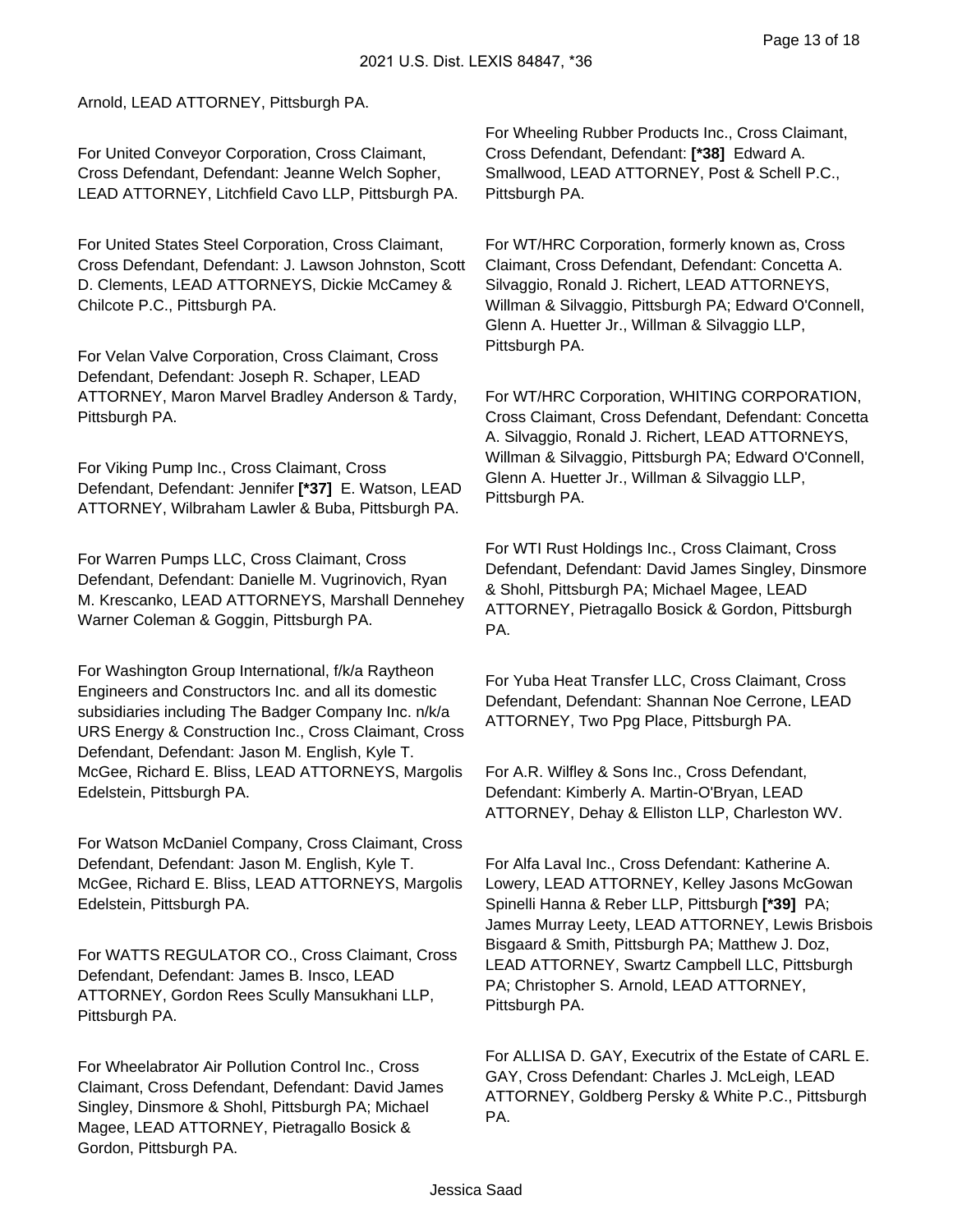For BorgWarner Morse TEC LLC, Cross Defendant, Defendant: Hunter A. McGeary Jr., LEAD ATTORNEY, McGeary Law Offices, Pittsburgh PA.

For CARL E. GAY, Cross Defendant: Charles J. McLeigh, Leif J. Ocheltree, LEAD ATTORNEYS, Goldberg Persky & White P.C., Pittsburgh PA; Jason T. Shipp, LEAD ATTORNEY, Goldberg Persky Jennings & White, Pittsburgh PA.

For Electric Boat Corporation, Cross Defendant, Defendant: James B. Insco, LEAD ATTORNEY, Gordon Rees Scully Mansukhani LLP, Pittsburgh PA.

For Firstenergy Corporation, Cross Defendant, Defendant: K. James Sullivan, LEAD ATTORNEY, Calfee Halter & Griswold LLP, Cleveland OH; Lindsey E. Sacher, LEAD ATTORNEY, PRO HAC VICE, Calfee Halter & Griswold LLP.

For General Dynamics Corporation, Cross Defendant: Erik C. Dimarco, Gordon Rees Scully Mansukhani LLP.

For Genuine Parts Company, Cross Defendant: **[\*40]**  Patrick A. Hewitt, LEAD ATTORNEY, Riley Hewitt Witte & Romano P.C., Pittsburgh PA; Alba E Arriaga, LEAD ATTORNEY, Riley Hewitt Witte & Romano P.C., Pittsburgh PA.

For Goulds Pumps LLC, Cross Defendant, Defendant: Aaron Arthur, LEAD ATTORNEY, Morgan Lewis & Bockius LLP, Philadelphia PA.

For Grinnell LLC, Cross Defendant, Defendant: For ITT INDUSTRIES INC., Johnson Controls Inc., York International Corporation, Cross Defendants, Defendants: Aaron Arthur, Morgan Lewis & Bockius LLP, Philadelphia PA.

For Kadant Inc., Cross Defendant: Laura L. Reinhart, LEAD ATTORNEY, Burns White LLC, Pittsburgh PA.

For Met-Pro Technologies LLC, incorrectly named as Met-Pro Corporation and its Dean Pump brand d/b/a Met-Pro Global Pump Solutions, Cross Defendant, Defendant: John C. McMeekin II, LEAD ATTORNEY, Rawle & Henderson LLP, Philadelphia PA; Edward J. Chiodo, LEAD ATTORNEY, Rawle & Henderson LLP, Pittsburgh PA.

For Metropolitan Life Insurance Company, formerly known as, Metropolitan Life Insurance Company, METROPOLITAN INSURANCE COMPANY, Cross Defendants, Defendants: Stewart R. Singer, LEAD ATTORNEY, Salmon Ricchezza Singer & Turchi, Philadelphia PA; Ronald L. Daugherty, Salmon Ricchezza Singer & Turchi **[\*41]** LLP, Philadelphia PA.

For Reading Crane and Engineering Company, Cross Defendant, Defendant: Christian W. Wrabley, David F. Ryan, Joni M. Mangino, LEAD ATTORNEYS, Zimmer Kunz, Pittsburgh PA.

For Siemens Industry Inc., in its own right and as successor-in-interest to I-T-E Circuit Breaker Company, Cross Defendant, Defendant: James B. Insco, LEAD ATTORNEY, Gordon Rees Scully Mansukhani LLP, Pittsburgh PA.

For SPX COOLING TECHNOLOGIES INC., formerly known as, SPX COOLING TECHNOLOGIES INC., MARLEY COOLING TECHNOLOGIES INC., SPX COOLING TECHNOLOGIES INC., THE MARLEY COOLING TOWER COMPANY, Cross Defendants, Defendants: Matthew R. Wimer, LEAD ATTORNEY, Wimer Law Offices, Oakmont PA; Matthew Wimer, Wimer Law Offices P.C, Oakmont PA.

For SURFACE COMBUSTION INC., Cross Defendant, Defendant: Patrick R. Malone, LEAD ATTORNEY, LeechTishman Fuscaldo & Lampl, Pittsburgh PA.

For Tuthill Corporation, Cross Defendant, Defendant: John C. McMeekin II, LEAD ATTORNEY, Rawle & Henderson LLP, Philadelphia PA; Edward J. Chiodo, LEAD ATTORNEY, Rawle & Henderson LLP, Pittsburgh PA.

For Union Tank Car Company, Cross Defendant, Defendant: Danielle M. Vugrinovich, LEAD ATTORNEY, Marshall Dennehey Warner Coleman & Goggin, **[\*42]**  Pittsburgh PA.

For ALLISA D. GAY, Executrix of the Estate of CARL E. GAY, Plaintiff: Charles J. McLeigh, LEAD ATTORNEY, Goldberg Persky & White P.C., Pittsburgh PA.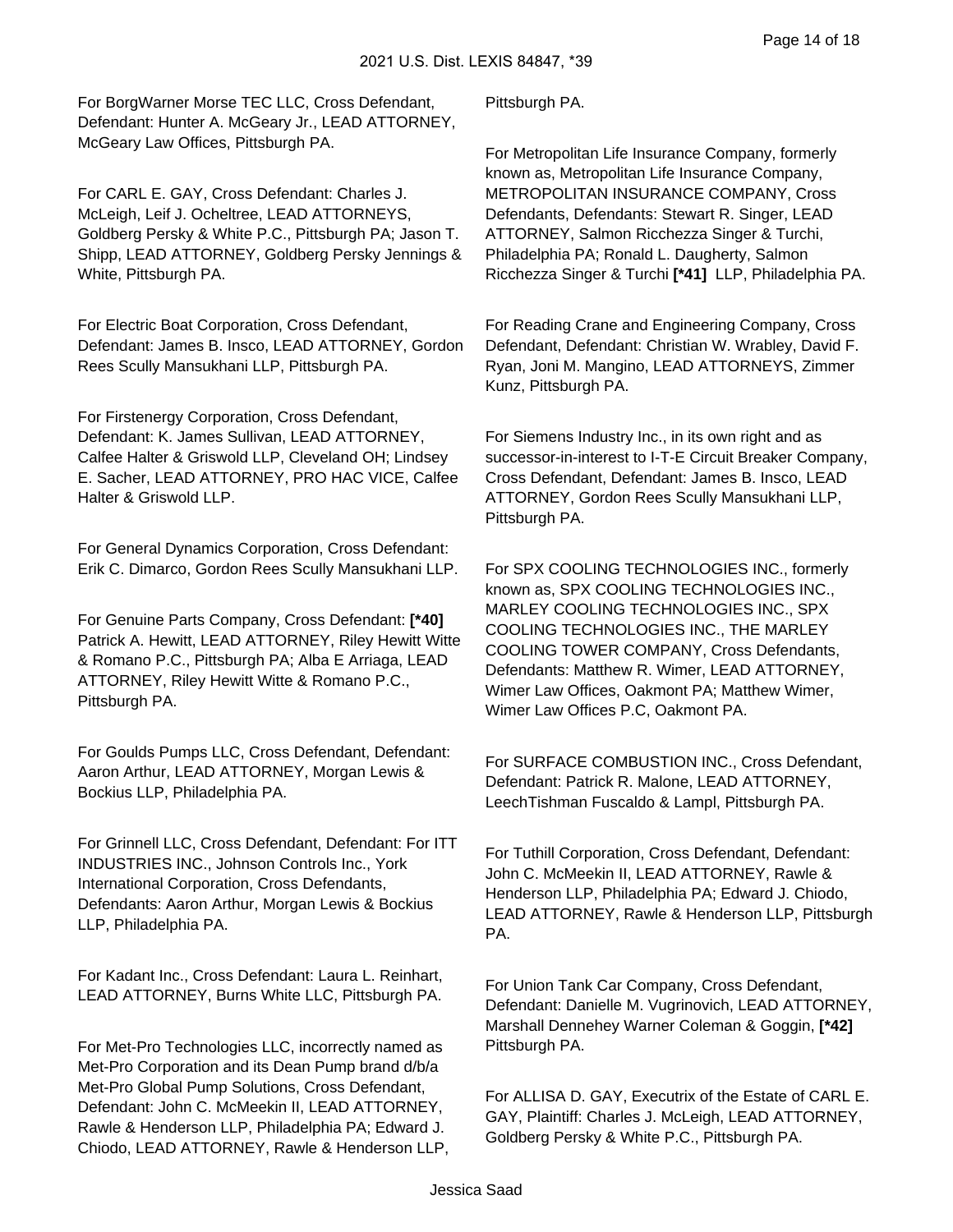**Judges:** Hon. WILLIAM S. STICKMAN IV, UNITED STATES DISTRICT JUDGE.

**Opinion by:** WILLIAM S. STICKMAN IV

# **Opinion**

#### **MEMORANDUM OPINION**

WILLIAM S. STICKMAN IV, United States District Judge

Plaintiff Allisa D. Gay ("Plaintiff') sued Defendant A.O. Smith Corp. ("A.O. Smith") and various manufacturers and distributors on October 8, 2019 in the Court of Common Pleas of Allegheny County, Pennsylvania and alleged that Decedent Carl E. Gay ("Decedent") developed mesothelioma from exposure to Defendant's **asbestos**-containing products. On October 11, 2019, Defendant General Electric Co. filed a Notice of Removal to the United States District Court for the Western District of Pennsylvania under 28 U.S.C. § [1446](https://advance.lexis.com/api/document?collection=statutes-legislation&id=urn:contentItem:8SG9-5HW2-D6RV-H0JN-00000-00&context=1000516). Before the Court is A.O. Smith's Motion for Summary Judgment. (ECF No. 879). The Court must determine whether Plaintiff has properly identified A.O. Smith's product as a cause of Mr. Gay's disease and, ultimately, death. For the following reasons, Defendant's Motion is granted.

#### **I. Background**

This case involves an alleged **asbestos**-related injury because of Mr. Gay's employment in the **[\*43]** United States Navy from 1946 to 1958, the United States Air Force from 1958 to 1967, General Electric Co. from 1967 to 1974, Stone and Webster from 1974 to 1989 and from his automotive work starting in the 1940s. (See ECF Nos. 1-1, 1-2). Mr. Gay was diagnosed with mesothelioma in June 2019. (Id. ¶ 165; ECF No. 675).

Mr. Gay was deposed over nine days—November 5-7, 11-13, 21-22, 25, 2019—and identified various manufacturers, suppliers and users of **asbestos** products. Mr. Gay died on April 12, 2020. (Id. ¶ 165;

ECF No. 675). His daughter, Allisa D. Gay, was named executor of her father's estate and filed an Amended Complaint on August 13, 2020. (ECF No. 692). Allisa Gay was substituted as Plaintiff. (Id.)

#### **II. Relevant Facts**

Plaintiff alleges that Mr. Gay developed mesothelioma from exposure to Defendant's **asbestos**-containing products while working on the USS Seawolf an engineman Plaintiff alleges Mr. Gay was exposed to **asbestos** products used with A.O. Smith's pump (or pumps) aboard the USS Seawolf. The parties do not dispute that Mr. Gay did not recall working with or around A.O. Smith's pumps. (ECF No. 948, p. 1); (ECF No. 983, p. 1).

#### **III. Standard of Review**

Summary judgment is warranted **[\*44]** if the Court is satisfied that there is no genuine issue as to any material fact and that the moving party is entitled to a judgment as a matter of law. Celotex Corp. v. Cattrett, [477 U.S. 317, 322 \(1986\)](https://advance.lexis.com/api/document?collection=cases&id=urn:contentItem:3S4X-6HC0-0039-N37R-00000-00&context=1000516). A fact is material if it must be decided to resolve the substantive claim or defense to which the motion is directed. In other words, there is a genuine dispute of material fact "if the evidence is such that a reasonable jury could return a verdict for the nonmoving party." Anderson v. Liberty Lobby, Inc., 477 [U.S. 242, 248 \(1986\)](https://advance.lexis.com/api/document?collection=cases&id=urn:contentItem:3S4X-6H80-0039-N37M-00000-00&context=1000516). The Court must view the evidence presented in the light most favorable to the nonmoving party. *[Id. at 255](https://advance.lexis.com/api/document?collection=cases&id=urn:contentItem:3S4X-6H80-0039-N37M-00000-00&context=1000516)*. It refrains from making credibility determinations or weighing evidence. Id. "Real questions about credibility, gaps in the evidence, and doubts as to the sufficiency of the movant's proof' will defeat a motion for summary judgment.  $E/v$ . Se. Pa. [Transp. Auth., 479 F.3d 232, 238 \(3d Cir. 2007\)](https://advance.lexis.com/api/document?collection=cases&id=urn:contentItem:4N99-1FR0-0038-X2JF-00000-00&context=1000516).

#### **IV. Applicable Law**

#### **A. The Court Will Apply Pennsylvania Law.**

The parties agree that Pennsylvania substantive law applies. Under traditional admiralty choice of law rules, a court may apply state law if it does not conflict with federal admiralty law. See Calhoun v. Yamaha Motor Corp., USA., 40 F.3d 622 (3d Cir. 1994); see also *Floyd* [v. Lykes Bros. S.S. Co., 844 F.2d 1044, 1046-47 \(3d](https://advance.lexis.com/api/document?collection=cases&id=urn:contentItem:3S4X-1F00-001B-K0G4-00000-00&context=1000516)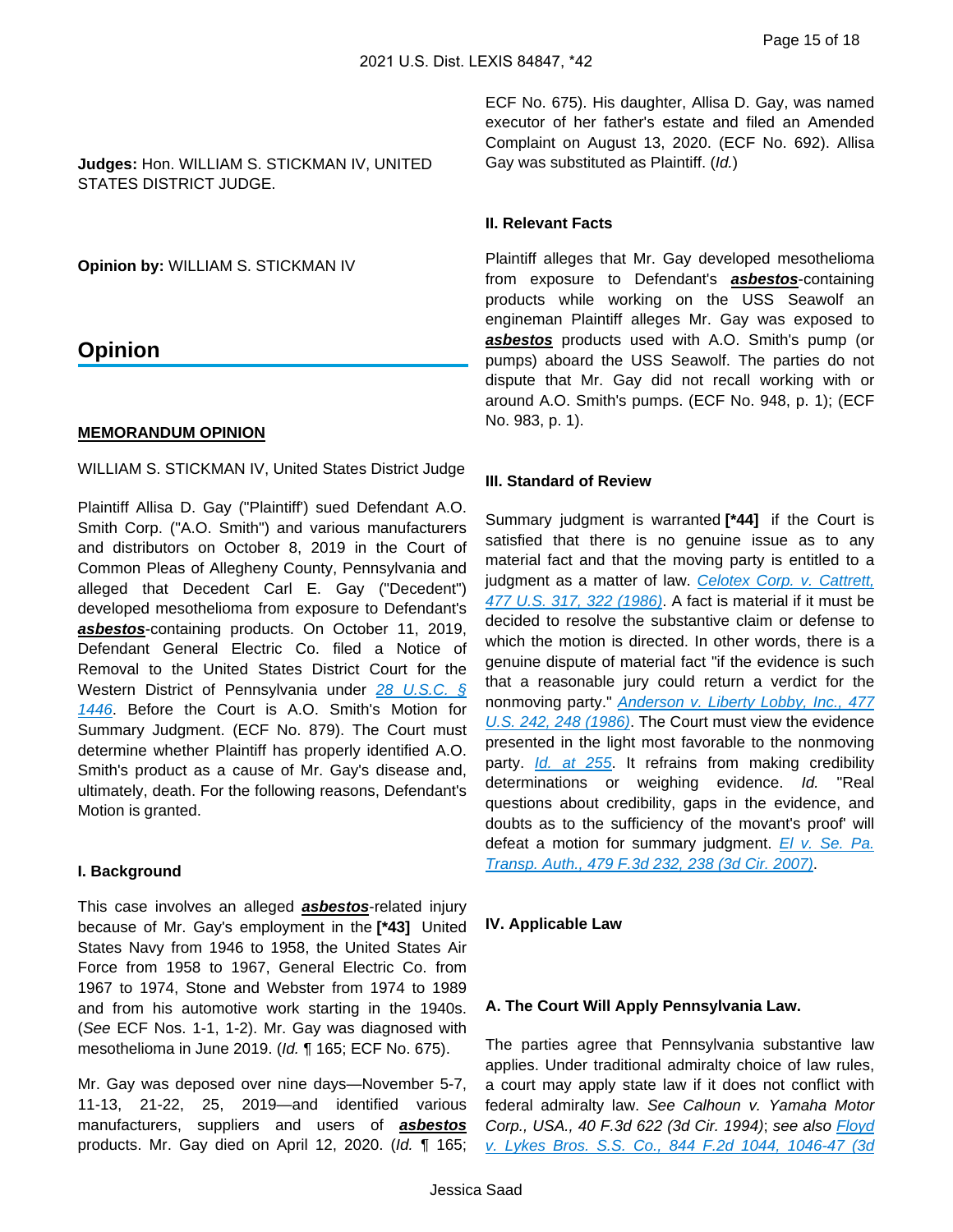[Cir. 1988\)](https://advance.lexis.com/api/document?collection=cases&id=urn:contentItem:3S4X-1F00-001B-K0G4-00000-00&context=1000516) (courts may substitute state law with maritime law when maritime law is silent or a local matter is at issue, but a court may not apply state law where it would conflict with [\*45] maritime law); Centennial Ins. [Co. v. Lithotech Sales, LLC, 29 F. App'x. 835, 836 \(3d](https://advance.lexis.com/api/document?collection=cases&id=urn:contentItem:4582-RHN0-0038-X03R-00000-00&context=1000516)  [Cir. 2002\)](https://advance.lexis.com/api/document?collection=cases&id=urn:contentItem:4582-RHN0-0038-X03R-00000-00&context=1000516) (maritime law displaces only inconsistent state law). For these reasons, the Court will apply Pennsylvania law. See [Erie R.R. Co. v. Tompkins, 304](https://advance.lexis.com/api/document?collection=cases&id=urn:contentItem:3S4X-8PN0-003B-708F-00000-00&context=1000516)  [U.S. 64 \(1938\)](https://advance.lexis.com/api/document?collection=cases&id=urn:contentItem:3S4X-8PN0-003B-708F-00000-00&context=1000516); see also [Guar. Trust Co. v. York, 326](https://advance.lexis.com/api/document?collection=cases&id=urn:contentItem:3S4X-JYW0-003B-S44G-00000-00&context=1000516)  [U.S. 99, 108 \(1945\)](https://advance.lexis.com/api/document?collection=cases&id=urn:contentItem:3S4X-JYW0-003B-S44G-00000-00&context=1000516).

#### **B. Causation Standard**

Before imposing liability on a defendant in a product liability action, Pennsylvania law requires a plaintiff to show not only that the plaintiff was exposed to a defective product manufactured or sold by the defendant but that the plaintiffs exposure was a substantial factor in causing the plaintiffs injury. [Richards v. Raymark Indus. Inc., 660 F. Supp. 599 \(E.D.](https://advance.lexis.com/api/document?collection=cases&id=urn:contentItem:3S4N-CY50-003B-609F-00000-00&context=1000516)  [Pa. 1987\)](https://advance.lexis.com/api/document?collection=cases&id=urn:contentItem:3S4N-CY50-003B-609F-00000-00&context=1000516); [Gregg v. V-J Auto Parts Co., 943 A.2d 216,](https://advance.lexis.com/api/document?collection=cases&id=urn:contentItem:4RGX-8FY0-TX4N-G0WM-00000-00&context=1000516)  [224-26 \(Pa. 2007\)](https://advance.lexis.com/api/document?collection=cases&id=urn:contentItem:4RGX-8FY0-TX4N-G0WM-00000-00&context=1000516); accord [Robertson v. Allied Signal](https://advance.lexis.com/api/document?collection=cases&id=urn:contentItem:3S4X-2WD0-003B-520M-00000-00&context=1000516)  [Inc., 914 F.2d 360, 375 \(3rd Cir. 1990\)](https://advance.lexis.com/api/document?collection=cases&id=urn:contentItem:3S4X-2WD0-003B-520M-00000-00&context=1000516) (applying Pennsylvania law). The Pennsylvania Supreme Court held in **asbestos** litigation that "it is appropriate for courts, at the summary judgment stage, to make a reasoned assessment concerning whether, in the light of the evidence concerning frequency, regularity, and proximity of a plaintiffs or decedent's asserted exposure, a jury would be entitled to make the necessary inference of a sufficient causal connection between defendant's product and the asserted injury." Gregg, 943 A.2d at [226-27](https://advance.lexis.com/api/document?collection=cases&id=urn:contentItem:4RGX-8FY0-TX4N-G0WM-00000-00&context=1000516) (adopting the frequency, regularity and proximity standard in **asbestos** cases). As a result, a plaintiff must prove he was exposed to **asbestos** from a defendant's product with sufficient frequency, regularity and proximity so that a jury **[\*46]** could make the necessary inference of an adequate causal connection between that product and the asserted injury. *[Id. at 227](https://advance.lexis.com/api/document?collection=cases&id=urn:contentItem:4RGX-8FY0-TX4N-G0WM-00000-00&context=1000516)*.

As for proximity, a plaintiff cannot merely show that the product was present at the plaintiff's workplace; he must present evidence to establish that the plaintiff inhaled **asbestos** fibers of the specific product of a manufacturer. [Kardos v. Armstrong Pumps, Inc., 222](https://advance.lexis.com/api/document?collection=cases&id=urn:contentItem:5XCG-56R1-DYMS-63M7-00000-00&context=1000516)  [A.3d 393, 399 \(Pa. Super. 2019\)](https://advance.lexis.com/api/document?collection=cases&id=urn:contentItem:5XCG-56R1-DYMS-63M7-00000-00&context=1000516); [Gutteridge v. A.P.](https://advance.lexis.com/api/document?collection=cases&id=urn:contentItem:463W-RHJ0-0039-42DT-00000-00&context=1000516)  [Green Services, Inc., 804 A.2d 643, 652 \(Pa. Super.](https://advance.lexis.com/api/document?collection=cases&id=urn:contentItem:463W-RHJ0-0039-42DT-00000-00&context=1000516)  [2002\)](https://advance.lexis.com/api/document?collection=cases&id=urn:contentItem:463W-RHJ0-0039-42DT-00000-00&context=1000516), appeal denied, 829 A.2d 1158 (2003).

**V. ANALYSIS**

Defendant moves for summary judgment because it is not liable for injuries caused by **asbestos** products for two reasons. First, it argues that Plaintiff failed to produce sufficient evidence to satisfy her burden of showing that Mr. Gay was exposed to **asbestos** fibers of any product manufactured, distributed or supplied by A.O. Smith. (ECF No. 880, p. 1). Second, it contends Plaintiff failed to produce sufficient evidence to satisfy her burden of showing that Mr. Gay was exposed to **asbestos** fibers of any product manufactured, distributed or supplied by A.O. Smith on a regular, frequent or proximate basis. (Id.)

"At the heart of an **asbestos** case is at least product identification—that is, a plaintiff cannot triumph against a manufacturer unless he shows that the victim came across the manufacturer's product and that **[\*47]** the product caused his injury." Mehnert v. Agilent Techs., Inc., No. CV 18-893, 2020 WL 1493542 (W.D. Pa. Mar. [27, 2020\)](https://advance.lexis.com/api/document?collection=cases&id=urn:contentItem:5YHS-RSR1-JC5P-G41T-00000-00&context=1000516) (quoting [Walker v. Blackmer Pump Co., 367](https://advance.lexis.com/api/document?collection=cases&id=urn:contentItem:5VF3-6N61-FH4C-X4BH-00000-00&context=1000516)  [F. Supp. 3d 360, 372 \(E.D. Pa. 2019\)\)](https://advance.lexis.com/api/document?collection=cases&id=urn:contentItem:5VF3-6N61-FH4C-X4BH-00000-00&context=1000516). Such an inquiry is "fact-intensive." Id.

For Plaintiff to defeat Defendant's Motion for Summary Judgment, Plaintiff must show not only that Mr. Gay was exposed to **asbestos**-containing products with sufficient proximity, regularity and frequency to cause his injuries but also that the **asbestos** products to which Plaintiff claims exposure were manufactured, distributed or sold by Defendant. Eckenrod, 544 A.2d at 53; see also [Wilson v. A.P. Green Indus., 807 A.2d 922, 924 \(Pa.](https://advance.lexis.com/api/document?collection=cases&id=urn:contentItem:46SH-0DD0-0039-440G-00000-00&context=1000516)  [Super. 2002\)](https://advance.lexis.com/api/document?collection=cases&id=urn:contentItem:46SH-0DD0-0039-440G-00000-00&context=1000516) ("Ideally, a plaintiff or a witness will be able to directly testify that plaintiff breathed in **asbestos** fibers and that those fivers came from defendant's product."). The Court has a "duty to prevent questions from going to the jury which would require it to reach a verdict based on conjecture, surmise, guess or speculation." Krauss v. Trane, 104 A.3d 556, 568 (Pa. [Super. 2014\)](https://advance.lexis.com/api/document?collection=cases&id=urn:contentItem:5DDT-JPK1-F04J-T3GR-00000-00&context=1000516) (citation omitted).

# **A. Plaintiff Failed to Identify Evidence that Mr. Gay Was Exposed to Asbestos from A.O. Smith's Products.**

A.O. Smith argues that Plaintiff could not produce evidence establishing that Mr. Gay worked with or around any **asbestos**-containing products manufactured, distributed or supplied by A.O. Smith. (ECF No. 880, p. 4). Mr. Gay was deposed over nine days and **[\*48]** did not identify any A.O. Smith products. The only evidence Plaintiff provides is a report showing that A.O. Smith's pumps were in some way incorporated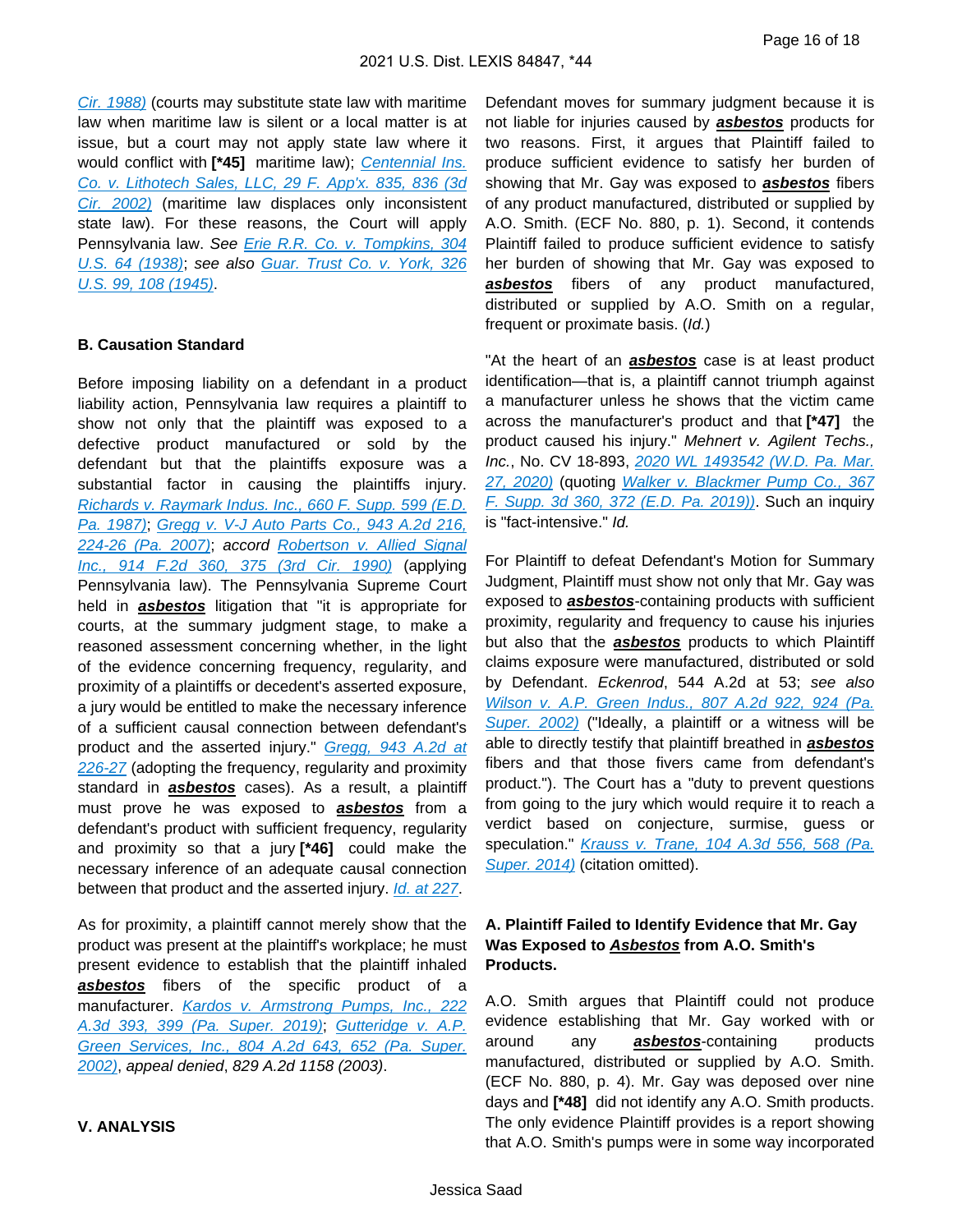into the USS Seawolf. The report does not reveal where the pumps were located or for what purpose they were used. Plaintiffs evidence is, at best, borderline to establish sufficiency under applicable legal standards. Sebright v. General Elec. Co., No. CV 19-10593-WGY, [2021 WL 927664, at \\*22 \(D. Mass. Mar. 11, 2021\)](https://advance.lexis.com/api/document?collection=cases&id=urn:contentItem:626D-JD21-JKHB-627S-00000-00&context=1000516). Plaintiff tries to bolster her argument by highlighting the fact that where Mr. Gay worked was "compact and the opportunities for exposure to dust created by the work of others were very real." (ECF No. 948, p. 8). Plaintiff also cites the fact that "[s]ailors were constantly taking machinery and piping systems apart . ." (Id.) Finally, Plaintiff claims "**asbestos**-containing packing material was required to be used for the life of the equipment" without further specifying the type of equipment. (Id.) The Court holds that Plaintiffs generalized accusations are not enough to establish that Mr. Gay was exposed to an **asbestos**-containing product of A.O. Smith with sufficient frequency, regularity and proximity

#### **B. Plaintiff's Evidence Is Insufficient.**

A.O. Smith urges the Court to **[\*49]** reject Plaintiffs evidence from JRG **Asbestos** Research as it violates the Federal Rules of Evidence. (ECF No. 983, p. 3). When opposing a motion for summary judgment, the facts on which the nonmovant may rely must be admissible at trial but need not be in an admissible form as presented in its opposition. Celotex Corp. v. Catrett, [477 U.S. 417, 324 \(1986\)](https://advance.lexis.com/api/document?collection=cases&id=urn:contentItem:3S4X-6H20-0039-N37G-00000-00&context=1000516). A.O. Smith specifically contends Plaintiffs use of the JRG **Asbestos** Research violates the Federal Rules of Evidence. Regardless if the research is admissible, it is insufficient. The research merely shows that A.O. Smith's pumps were in some non-specific manner incorporated into the USS Seawolf. It does not describe how or where, and it does not establish that any specific pump from A.O. Smith contained **asbestos**. A "plaintiff must establish more than mere presence of **asbestos** in the workplace; he must prove that he worked in a vicinity in which a specific manufacturer's product was used." Gutteridge, [804 A.2d at 652](https://advance.lexis.com/api/document?collection=cases&id=urn:contentItem:463W-RHJ0-0039-42DT-00000-00&context=1000516). The Court holds that Plaintiffs research does not establish that A.O. Smith's pump contained **asbestos** and that Mr. Gay was exposed to it with sufficient frequency, regularity and proximity

# **C. Plaintiff Failed to Establish Mr. Gay Was Exposed to A.O. Smith Pumps with Requisite Frequency, Regularity [\*50] and Proximity.**

A.O. Smith contends that Plaintiff failed to adduce

enough evidence to establish that Mr. Gay's contact with A.O. Smith's pumps was a "substantial factor" causing Mr. Gay's mesothelioma. (ECF No. 983, p. 5). Mr. Gay's deposition and affidavit and Industrial Hygienist Frank M. Parker III never mention A.O. Smith in its discussion of Mr. Gay's alleged exposure to **asbestos**. Plaintiff fails to establish the requisite substantial factor causation element in her claim. While seeking to resolve every doubt in favor of Plaintiff as the nonmoving party and construing all evidence in the light most favorable to Plaintiff, the evidence does not overcome A.O. Smith's Motion for Summary Judgment. Plaintiff is unable to establish that A.O. Smith's pumps were a substantial factor in contributing to Mr. Gay's mesothelioma. No one can identify A.O. Smith, other than one line from a thirdparty report. A factfinder could not find for Plaintiff without making several inferential leaps. See Liberty [Lobby, 477 U.S. at 248](https://advance.lexis.com/api/document?collection=cases&id=urn:contentItem:3S4X-6H80-0039-N37M-00000-00&context=1000516). For these reasons, the Court holds that Plaintiff has not proffered enough evidence to show A.O. Smith's pumps were a substantial factor in Mr. Gay's mesothelioma.

#### **VI. Conclusion**

The Court finds that **[\*51]** a genuine issue of material fact does not exist in this case, which precludes summary judgment. As a result, Defendant's Motion for Summary Judgment is granted. Orders of Court will follow.

BY THE COURT:

/s/ William S. Stickman IV

WILLIAM S. STICKMAN IV

UNITED STATES DISTRICT JUDGE

4-27-21

Dated

### **ORDER OF COURT**

AND NOW, this 27 day of April 2021, IT IS HEREBY ORDERED for the reasons set forth in the Memorandum Opinion filed this day, the Defendant A.O. Smith Corp.'s Motion for Summary Judgment (ECF No. 879) is GRANTED. All counts against Defendant are hereby DISMISSED with prejudice.

BY THE COURT: